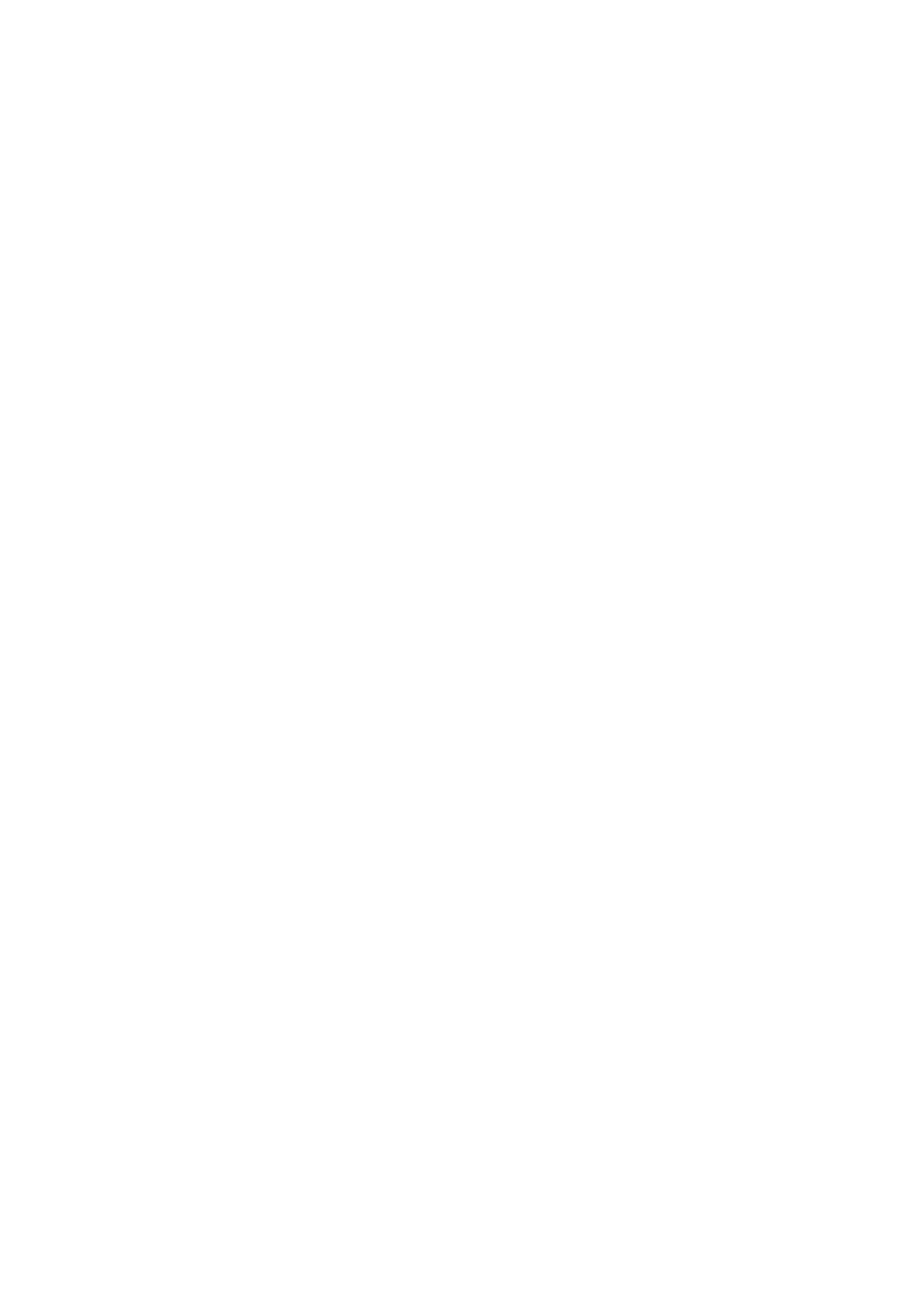# **Contents**

| 1.                                      |    |
|-----------------------------------------|----|
| 2.                                      |    |
| 2.1. Taxpayer                           | 3  |
| 2.2. Tax administration                 | 4  |
| 2.3. Economic inefficiency              | 6  |
| 3.                                      |    |
| 3.1. Data base                          | 10 |
| 3.2. Hypotheses and estimation strategy | 11 |
| 3.3. Results                            | 15 |
|                                         |    |
| 5.                                      |    |
| 6.                                      |    |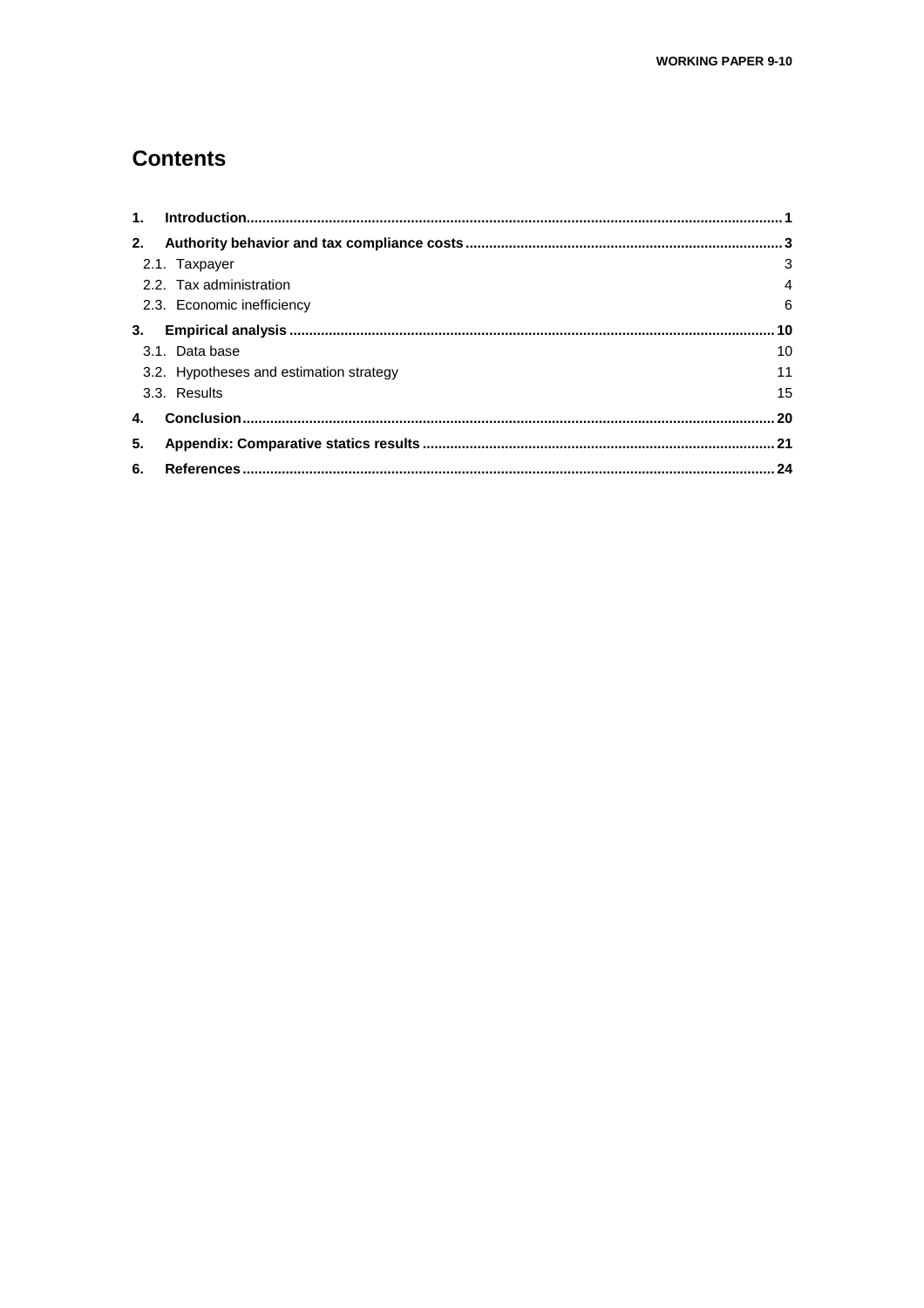# **List of tables**

| Table 1: Absolute cost burdens                 | 11 |
|------------------------------------------------|----|
| Table 2: Relative cost burdens                 | 11 |
| Table 3: Ratings for tax administration        | 12 |
| Table 4: Ratings for tax legislation           | 13 |
| Table 5: Rating correlations                   | 13 |
| Table 6: Basic model excluding rating behavior | 16 |
| Table 7: Results on administrative ratings     | 17 |
| Table 8: Results of the extended model         | 18 |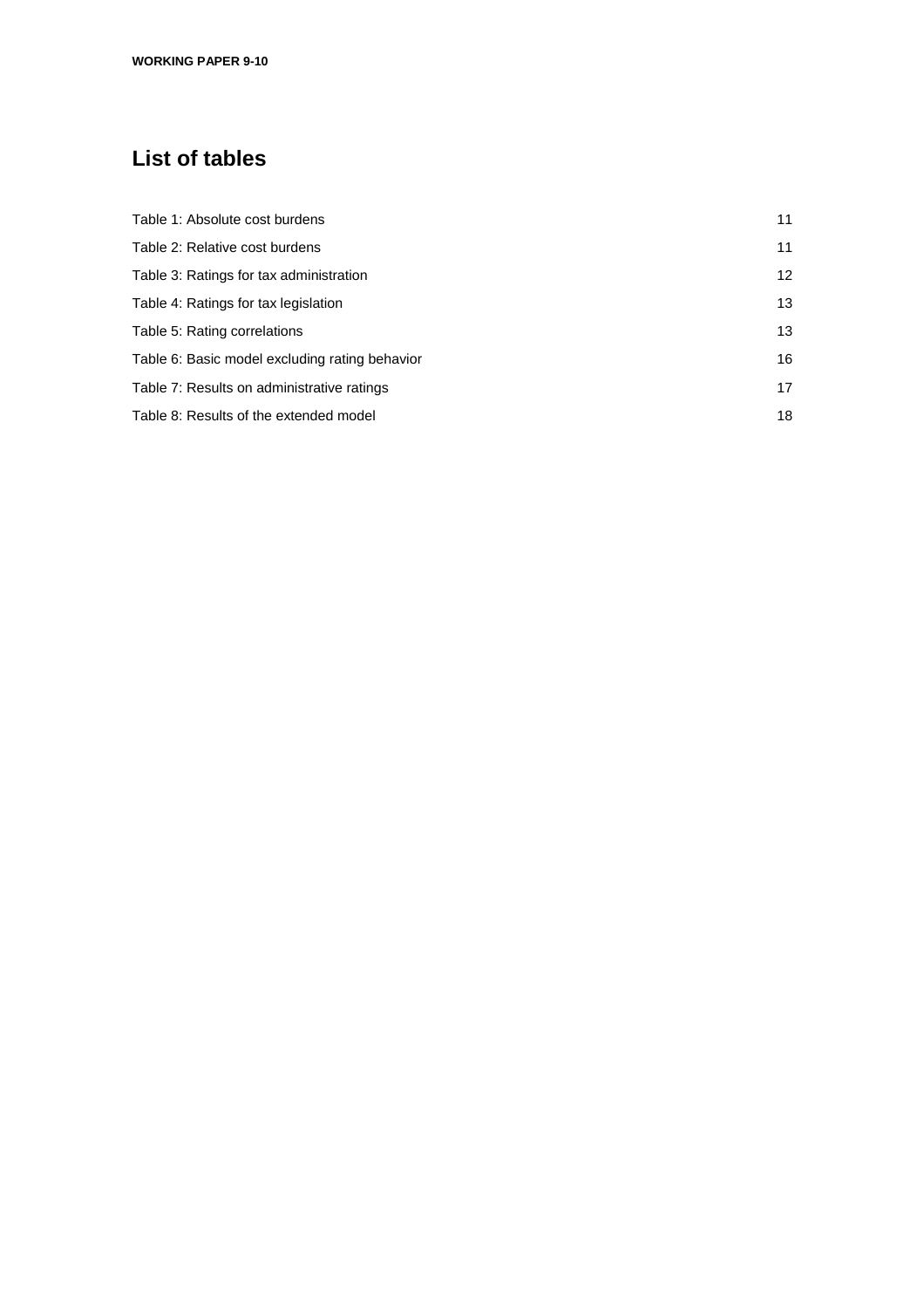**WORKING PAPER 9-10** 

### **1. Introduction**

In addition to an optimal tax law, the optimal enforcement of tax regulations is an important economic issue. There is a comprehensive literature on this aspect regarding questions on the efficient budget of a tax collection agency (Slemrod and Yitzhaki 1987, McCubbin 2003, Liang and Yang 2007) or on the optimization of auditing rules (Yitzhaki and Vakneen 1989, Cremer and Gahvari 1996, Nigrini 1996, Kastlunger et al. 2009). However, the effects of authority behavior on tax complexity and the compliance costs of private businesses have not been taken into account within the theoretical and empirical literature.

As has been stated by Gale and Holtzblatt (2002), administrative issues affect substantially the burden of red tape. On the one hand, the revenue service specifies the necessary compliance actions and information requirements that have to be taken into account by private taxpayers. On the other hand, the tax administration may support private taxpayers by information material, a short processing time or advisory services. As documented by empirical evidence, the lion´s share of the overall cost burden resulting from tax complexity consists of the compliance costs of private businesses (for a review see Evans 2003, and Vaillancourt and Clemens 2008). For example, Vaillancourt and Clemens (2008) estimate the compliance costs of Canadian businesses at a range from 1.2% to 1.8% of the GDP, while the administrative costs of the Canadian authorities lie in a range from 0.2% to 0.5%.

The literature identifies also considerable economies of scale regarding compliance activities that result from organisational specialisation, the cost degression and technological improvements (Sandford et al. 1989, Allers 1994, Evans 2003). From this perspective, the support especially of small businesses by administrative bodies could result in a decrease of the cost burden for the economy as a whole. Hence, a "customer-oriented" approach of tax administration could have a share in improving the productivity of the overall tax system (Barton 2001).

In our paper, we analyze the relationship of the tax collection agency and private taxpayers from a compliance cost perspective. As the payment of taxes reduces the economic resources of private households and businesses, there is a need to control for the compliance with the tax law. Typical instruments of the tax authorities are tax audits and information requirements that reduce the information asymmetry between both parties of the tax evasion "game".

However, the use of these instruments affects not only the resources of the authorities but also cost burden of private taxpayers. Tax audits are time-consuming and information requirements increase the cost burden resulting from record-keeping. If the administrative authorities do not take into account this taxpayer part of overall cost burden, we expect a "shifting" of red tape from the tax administration to private taxpayers. We demonstrate in a simple theoretical framework that these externalities of tax authority behavior could yield to an economically inefficient outcome.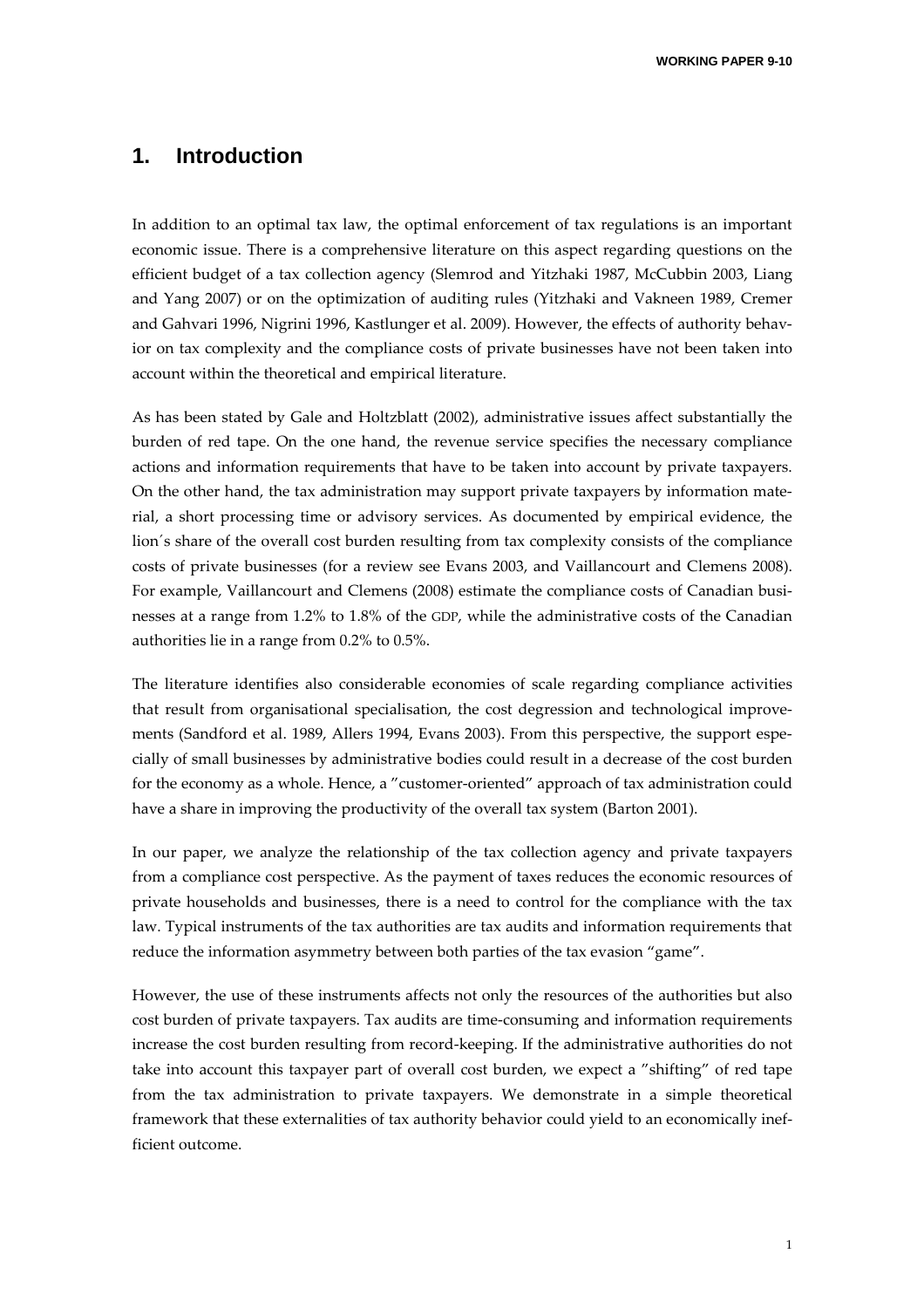Using survey data of private businesses in Belgium, we find empirical support for the expected correlation of authority behavior and compliance costs. Based on information about administrative quality, we also give a quantitative estimate of the effects on the compliance cost burden. Furthermore, we find empirical support for the hypothesis that the impact of these administrative issues is independent from the effect of the tax law itself. Our research implies that an enhancement of taxpayer services could have a share in reducing the transaction costs of the overall tax system. As well, an internalization of tax compliance costs in the decision-making of administrative bodies should promote economic efficiency.

The paper is organized as follows. In section 2 we analyze the relationship between the tax administration and the taxpayer in a simple microeconomic framework. We demonstrate that tax compliance costs can be partially interpreted as externalities of administrative decision-making. Section 3 investigates the correlation of authority behavior and compliance costs in an empirical setting. The analysis is based on data raised by the Federal Planning Bureau. Section 4 concludes the paper.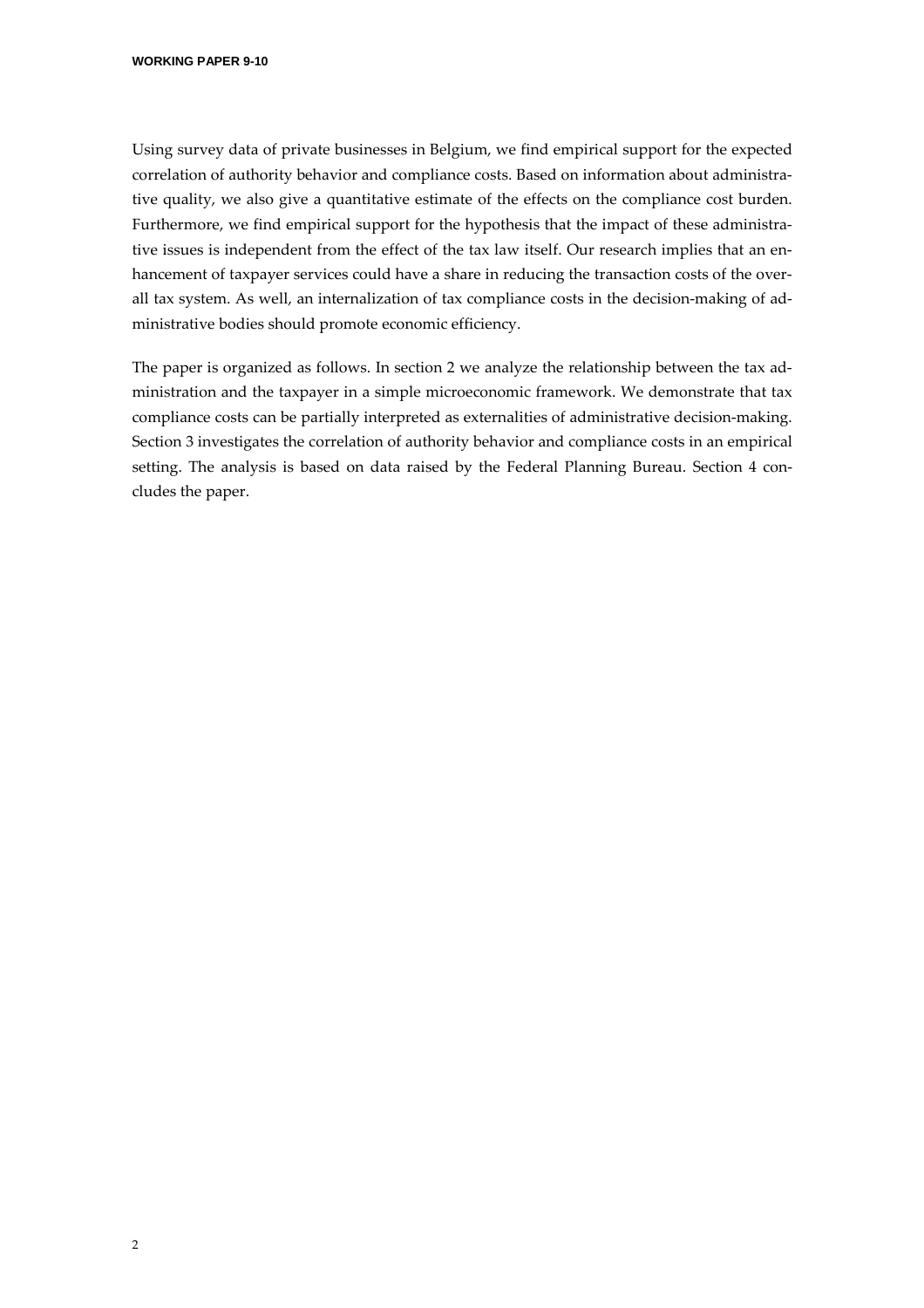### **2. Authority behavior and tax compliance costs**

#### **2.1. Taxpayer**

Since the analysis of Allingham and Sandmo (1972) the compliance decision of a taxpayer is typically analyzed as a maximization of the expected utility resulting from post-tax income (for a review see Andreoni et al. 1998, Slemrod and Yitzhaki 2002, and Sandmo 2005). The taxpayer has the opportunity to decide which amount *E* of his gross income *Y* is evaded.<sup>1</sup> For simplicity we assume a linear tax function *T* .

In addition to the tax payment, the taxpayer is also burdened by compliance costs  $C<sub>t</sub>$ . Due to economies of scale, this additional part of the tax burden increases on a diminishing scale in the turnover or employee number of a business (Sandford et al. 1989, Hudson and Godwin 2000, Evans 2003). Hence, we expect a regressive effect of income  $Y$  on the compliance costs  $C<sub>t</sub>$  $(\partial C_i/\partial Y > 0, \partial^2 C_i/\partial Y^2 < 0)$ . The literature implies further that the bigger part of the cost burden results from bookkeeping and documentation activities (Blumenthal and Slemrod 1992, Slemrod and Venkatesh 2002, DeLuca et al. 2005). Therefore, we assume the compliance burden increasing in the amount of information requirements *I* that are defined by the tax administration.

By contrast, the effect of tax evasion on the compliance cost burden is not straightforward (Slemrod 1989, Hasseldine 2001). On the one hand, tax evasion may be connected with hiding costs increasing the cost burden  $C<sub>t</sub>$ . On the other hand, noncompliance and especially nonfiling could result in a reduction of red tape as the information requirements are not taken into account. In accordance to that argument, Erard and Ho (2003) find a negative correlation of estimated compliance costs and tax evasion. By assumption, tax compliance costs are fully deductible from the tax base.<sup>2</sup> If there is no audit, the disposable income  $X<sub>n</sub>$  of a representative taxpayer is characterised as

$$
X_n = Y - T(Y - C_t - E) - C_t(Y, I, E).
$$
\n(1)

The taxpayer is audited with a detection probability *p*. 3

-

<sup>1</sup> In a broader sense, our setting could also include tax planning actions. It has to be taken into account that not each planning activity will be accepted in case of a tax audit. A correction of tax returns in the past results generally in interest payments and administrative cost burdens that can be interpreted as a penalty for the taxpayer. Therefore, it would be also possible to consider in our model the sum of evasion and avoidance activities that are not accepted by the authorities. Seldon (1979) denominates this sum as tax avoision.

<sup>&</sup>lt;sup>2</sup> That holds at least for business expenses like payments for tax advisers or wages for the accounting personnel. Even in case of the time burden of a self-employed entrepreneur, one may argue that the opportunity cost is the net income for additional working effort (Tran-Nam et al. 2000). This implies an implicit deductibility of these cost elements.

<sup>&</sup>lt;sup>3</sup> For simplicity, we expect that the taxpayers' subjective audit probability  $p^*$  is equal to the true detection probability. This is not a necessary condition. The inclusion of a subjective probability *p* would not yield to different implications of the model regarding our question of research.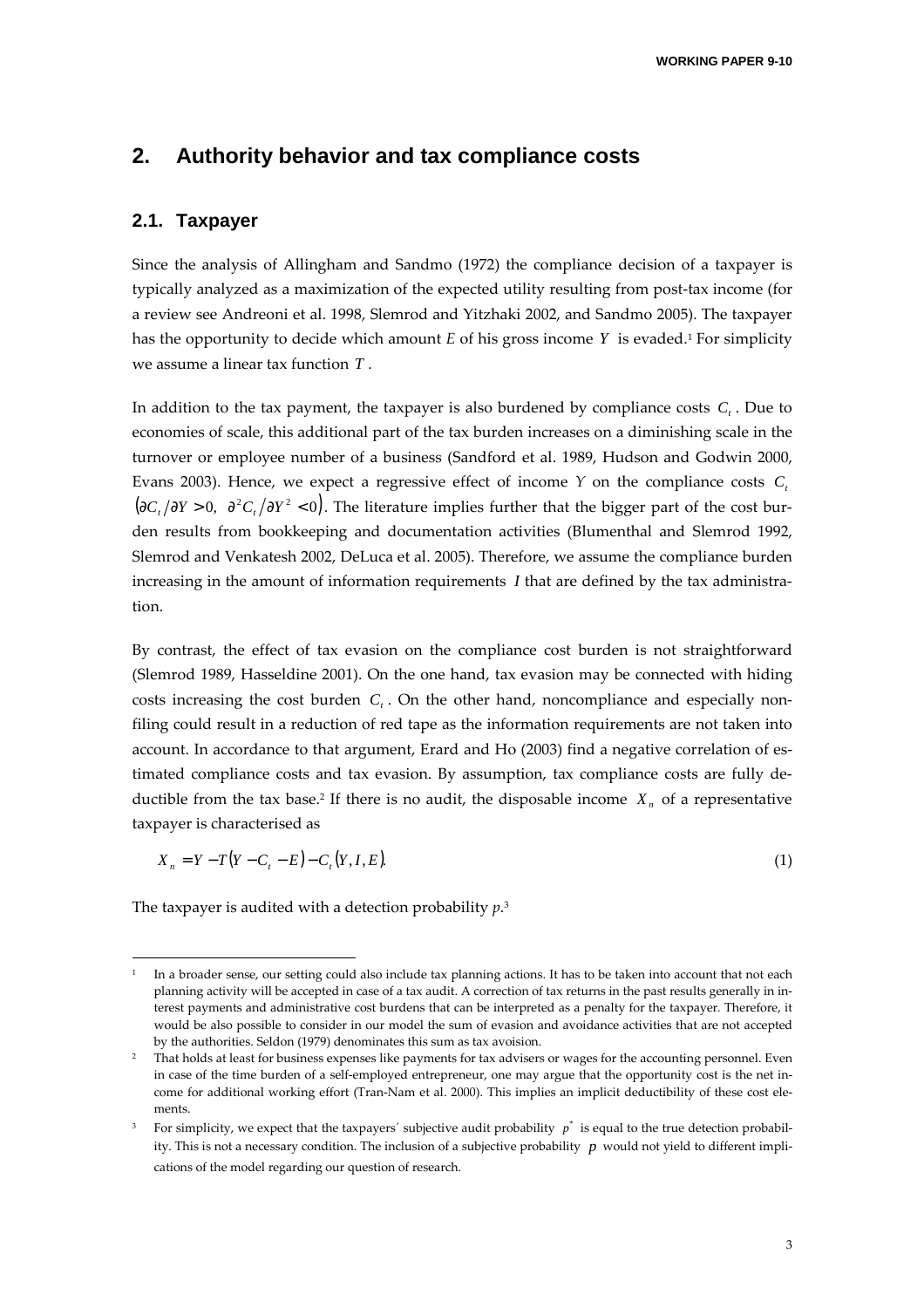In case of an audit a noncompliant taxpayer has to pay a penalty  $\theta$  depending on the amount of evaded income  $E$  and the tax rate  $T$  . Hence, the taxpayer receives the net income  $X_a$ 

$$
X_a = Y - T(Y - C_t + \theta(E)) - C_t(Y, I, E).
$$
\n(2)

The taxpayer optimizes its expected utility *EU*

$$
EU = p \cdot U(X_a) + (1 - p) \cdot U(X_n). \tag{3}
$$

The first order condition for the evasion decision is described by

$$
\frac{\partial EU}{\partial E} = p \cdot U_a \cdot \left( -\theta \cdot T \cdot -\frac{\partial C_t}{\partial E} \cdot (1 - T) \right) + (1 - p) \cdot U_n \cdot \left( T \cdot -\frac{\partial C_t}{\partial E} \cdot (1 - T) \right) = 0. \tag{4}
$$

According to condition 4, the choice of  $E$  depends on the degree of risk aversion, the tax rate  $T$ <sup>'</sup>, the detection probability  $p$ , the marginal effect on compliance costs  $C<sub>t</sub>$  and the marginal penalty for evaded income. In case of an audit, there is a negative marginal income  $\cdot T - \frac{\partial C_t}{\partial E} \cdot (1 - T)$  $T \cdot -\frac{\partial C_t}{\partial E} \cdot (1 -\theta \cdot T - \frac{\partial C_i}{\partial E} \cdot (1 - T)$ . Hence,  $T - \frac{\partial C_i}{\partial E} \cdot (1 - T)$  $T \cdot -\frac{\partial C_t}{\partial E} \cdot (1 -\frac{\partial C_i}{\partial \mathbf{r}} \cdot (\mathbf{l} - \mathbf{T})$  must be positive. The second order condition

has the following form:

$$
\frac{\partial^2 EU}{\partial E^2} = p \cdot U_a^{\dagger} \cdot \left( -\theta^{\dagger} \cdot T - \frac{\partial C_t}{\partial E} \cdot (1 - T) \right)^2 + (1 - p) \cdot U_n^{\dagger} \cdot \left( T - \frac{\partial C_t}{\partial E} \cdot (1 - T) \right)^2
$$
  

$$
- p \cdot U_a^{\dagger} \cdot \left( \theta^{\dagger} \cdot T + \frac{\partial^2 C_t}{\partial E^2} \cdot (1 - T) \right) - (1 - p) \cdot U_n^{\dagger} \cdot \frac{\partial^2 C_t}{\partial E^2} \cdot (1 - T) < 0
$$
 (5)

#### **2.2. Tax administration**

The tax administration controls private taxpayers to reduce the expected level of tax evasion. We assume a fixed budget *B* of the revenue service for this target (for the optimal budget see Slemrod and Yitzhaki 1987, McCubbin 2003, and Liang and Yang 2007). In our setting the tax collection agency has two opportunities to spend its resources. It may enhance its audit strategy *A* (Yitzhaki and Vakneen 1989, and Cremer and Gahvari 1996) to improve the chance of detecting a tax evader. As an alternative, it could increase the information requirements *I* to reduce the information asymmetry in relation to private taxpayers. Evidently, the collection of taxpayer data is a necessary precondition for audit selection processes that have been analyzed by Alm et al. (1993) and Nigrini (1996).

Both actions result in administrative costs for the revenue service  $C_a$ . We expect that the effectiveness of tax audits and information requirements decreases in the amount of resources allocated to these instruments  $\left| \frac{\partial C_a}{\partial A} > 0, \frac{\partial C_a}{\partial I} > 0, \frac{\partial C_a}{\partial I^2} > 0, \frac{\partial C_a}{\partial I^2} > 0 \right|$ J  $\backslash$  $\overline{\phantom{a}}$ l ſ > ∂  $> 0, \frac{\partial}{\partial x}$ ∂  $\frac{\partial C_a}{\partial I} > 0, \frac{\partial}{\partial I}$  $\frac{\partial C_a}{\partial A} > 0, \frac{\partial C_a}{\partial A}$  $\frac{\partial C_a}{\partial A} > 0, \frac{\partial C_a}{\partial I} > 0, \frac{\partial^2 C_a}{\partial A^2} > 0, \frac{\partial^2 C_a}{\partial I^2} > 0$ 2 2 2 *I C A C I C A*  $\frac{C_a}{C_d}$  > 0,  $\frac{\partial^2 C_a}{\partial x^2}$  > 0,  $\frac{\partial^2 C_a}{\partial x^2}$  > 0). We assume further a posi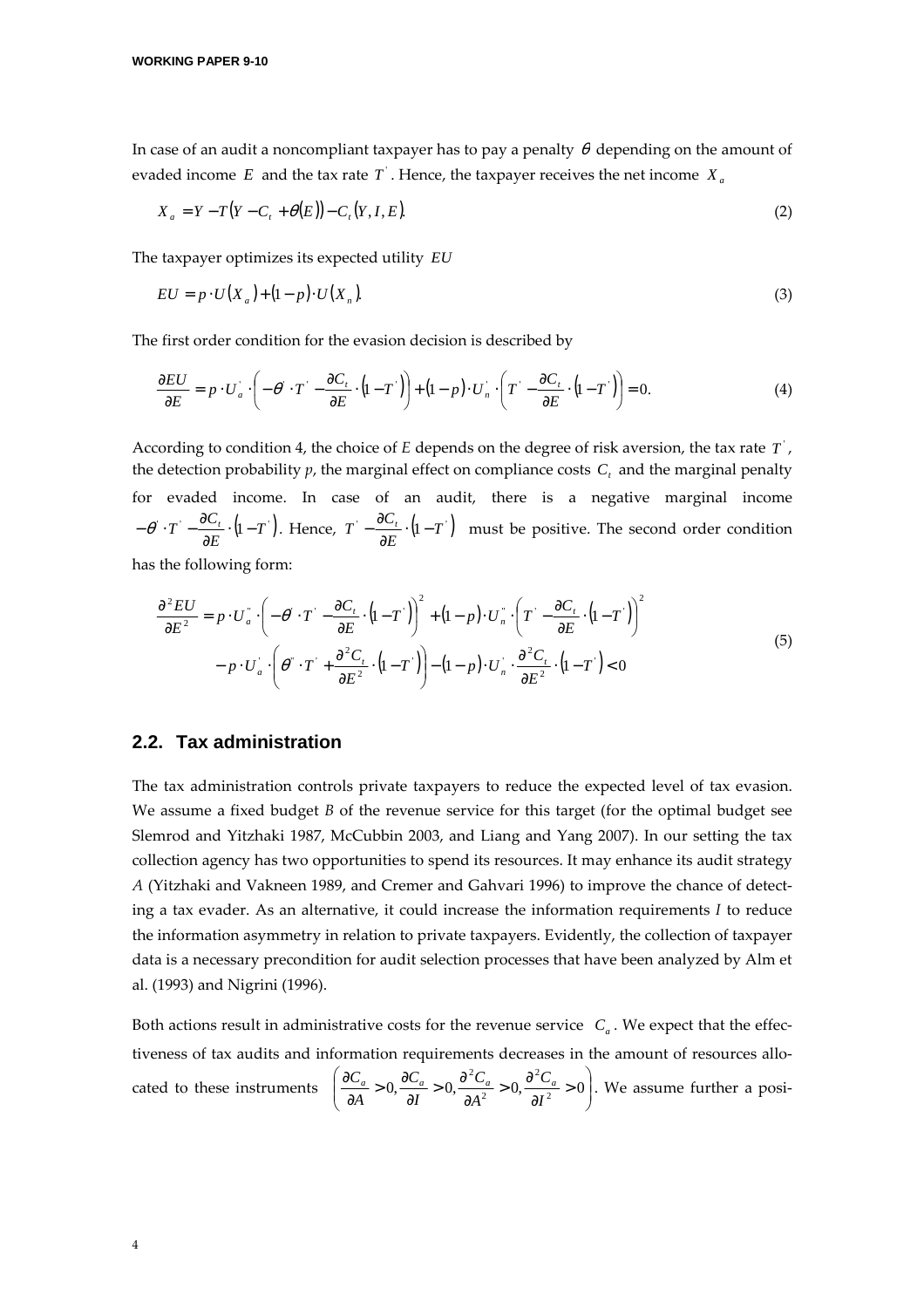tive effect of the information requirements on the taxpayers' compliance costs.<sup>4</sup> As the effectiveness of both instruments is taken into account by the cost function *C<sup>a</sup>* , we assume for simplicity that the detection probability is a linear function of *A + I*.

According to the public administration literature (Khademian 1995, Waterman and Meier 1998), public authorities typically concentrate on their mission that is defined by the legislator. Therefore, it is appropriate to anticipate that the tax authorities´ target lies in the minimization of non-compliance as well as in the maximization of the tax payment. The expected value of an average payment (including penalties for tax evasion) can be described by

$$
EV = p \cdot T\left(Y - C_t^* + \theta^*\right) + (1 - p) \cdot T\left(Y - C_t^* - E^*\right) \tag{6}
$$

 $E^*$ ,  $C_t^*$  and  $\theta^*$  denote the optimal level of evasion, compliance costs and penalties from a taxpayers´ perspective. Including the administrative costs of the tax authorities with the shadow price *λ,* we obtain the Langrangian function

$$
L = EV - \lambda \cdot (C_a(I, A) - B). \tag{7}
$$

The following first order conditions can be derived for information requirements *I* and audit strategies *A*

$$
\frac{\partial L}{\partial A} = p \cdot (T_a - T_n) - \lambda \cdot \frac{\partial C_a}{\partial A} = 0,
$$
\n(8)

$$
\frac{\partial L}{\partial I} = p \cdot (T_a - T_n) - T' \cdot \frac{\partial C_i^*}{\partial I} - \lambda \cdot \frac{\partial C_a}{\partial I} = 0.
$$
\n(9)

*Ta* denotes the tax payment for the detection case, while *T<sup>n</sup>* describes the tax payment in case of no audit. In the optimum the marginal expected revenue from controlling actions  $p' \cdot (T_a - T_n)$ corresponds to the marginal administrative costs plus the expected decrease in tax revenue due to an increase in tax compliance costs  $T \cdot \frac{1}{\partial l}$  $T \frac{\partial C_i}{\partial t}$ ∂  $\cdot \frac{\partial}{\partial x}$  $\cdot \frac{\partial C_i^*}{\partial x}$ . Equalling 8 and 9, we can derive a decision rule *R* for the choice between *A* and *I*

$$
R = \left(\frac{\partial C_a}{\partial A} - \frac{\partial C_a}{\partial I}\right) \cdot \lambda - T' \cdot \frac{\partial C_t^*}{\partial I} = \frac{\partial C_a}{\partial A} - \frac{\partial C_a}{\partial I} - \frac{T' \cdot \frac{\partial C_t^*}{\partial I}}{\lambda} = 0.
$$
\n(10)

j

<sup>4</sup> Increasing information requirements imply a more sophisticated documentation. By contrast, the effect of an enhanced audit strategy on compliance costs is not straightforward. Taking into account that audits are costly, the compliance costs should increase in the number of tax audits. However, an enhancement of the audit strategy not necessarily implies a higher audit number. Furthermore and in contrast to documentation costs, auditing costs represent only a minor part of the overall compliance cost burden (Slemrod and Venkatesh 2002, DeLuca et al. 2005). Therefore, we neglect a potential correlation of compliance costs and audit strategy for simplicity.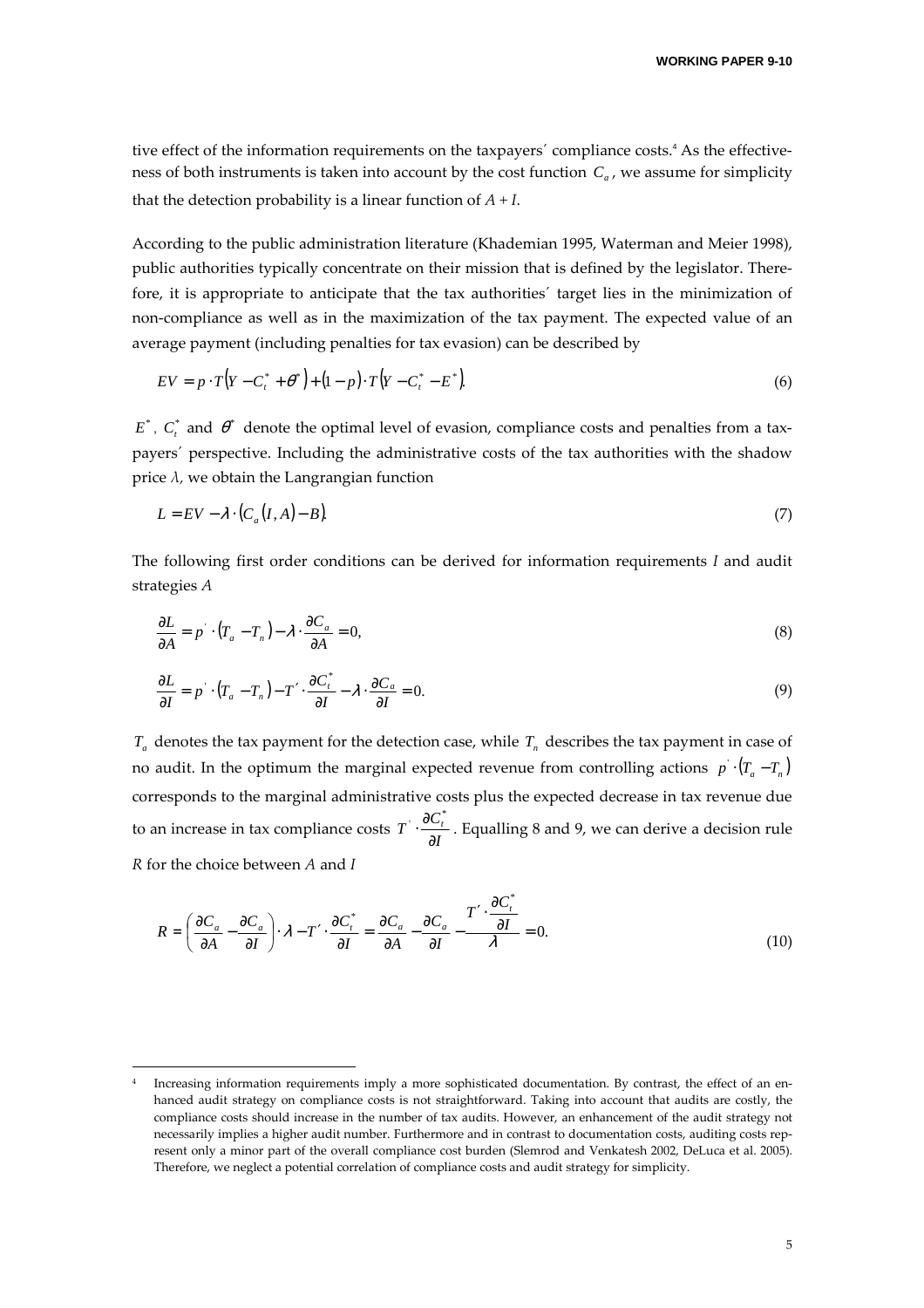In the optimum, the marginal costs of an enhancement of the audit strategy  $\frac{dE}{dA}$ *C<sup>a</sup>* ∂  $\frac{\partial C_a}{\partial t}$  are equal to the marginal administrative costs for information requirements  $\frac{\infty}{\partial l}$ *C<sup>a</sup>* ∂  $\frac{\partial C_a}{\partial \lambda}$  plus the reduction of taxes due to an increase in taxpayers' compliance costs  $C_t^*$  weighted with the Lagrange multiplier  $\lambda$ . According to this criterion, tax authorities only partially account compliance costs resulting from their actions. From this perspective, the residual compliance costs  $\frac{\partial C_i^*}{\partial \mathbf{r}} \cdot (\mathbf{l} - \mathbf{T})$  $\frac{r}{I} \cdot (1-T)$  $\frac{\partial C_t^*}{\partial I} \cdot \left(1 - \right)$  $\frac{\partial C_i^*}{\partial x}$  ·  $(1-T)$  can be interpreted as externalities of tax authority behavior.

Due to the neglect of a considerable part of the cost burden resulting from authority behavior, an economically inefficient outcome can be expected. This argument is reinforced by the fact that the tax administration has a limited ability in observing cost burdens of private taxpayers. According to empirical evidence (Hudson and Godwin 2000, Slemrod and Venkatesh 2002, Klun and Blažić 2005) the lion´s share of the costs of red tape consists of personnel costs and material expenses that are not itemized within the tax statements and are therefore "invincible" for the revenue service.

#### **2.3. Economic inefficiency**

The economic inefficiency of the externalities exemplified in 2.2. can be demonstrated if we compare this outcome with a tax agency maximizing a social welfare function instead of minimizing tax evasion (Slemrod and Yitzhaki 1987, and McCubbin 2003). Except from the public good *G*, the expected utility of the representative household can be described by

$$
EU = p \cdot U(Y - T(Y - C_t^* + \theta^*) - C_t^*(Y, I, E^*)) + (1 - p) \cdot U(Y - T(Y - C_t^* - E^*) - C_t^*(Y, I, E^*)) \tag{11}
$$

The expected tax revenue has to be sufficient to finance the public good *G* plus the administrative costs  $C_a$ . Taking into account this budget constraint  $(G + C_a = EV)$ , we obtain a Langrangian function with the shadow price  $\omega$ 

$$
L = EU + \omega \cdot (p \cdot T_a + (1-p) \cdot T_n - G - C_a)
$$
\n
$$
(12)
$$

The first order conditions for *A* and *I* are defined as

$$
\frac{\partial L}{\partial A} = p \cdot (U_a - U_n) + \omega \cdot \left( p \cdot (T_a - T_n) - \frac{\partial C_a}{\partial A} \right) = 0 \tag{13}
$$

and

$$
\frac{\partial L}{\partial I} = p \cdot (U_a - U_n) - p \cdot U_a \cdot \frac{\partial C_i^*}{\partial I} \cdot (1 - T) - (1 - p) \cdot U_n \cdot \frac{\partial C_i^*}{\partial I} \cdot (1 - T)
$$
\n
$$
+ \omega \cdot \left( p \cdot (T_a - T_n) - T \cdot \frac{\partial C_i^*}{\partial I} - \frac{\partial C_a}{\partial I} \right) = 0.
$$
\n(14)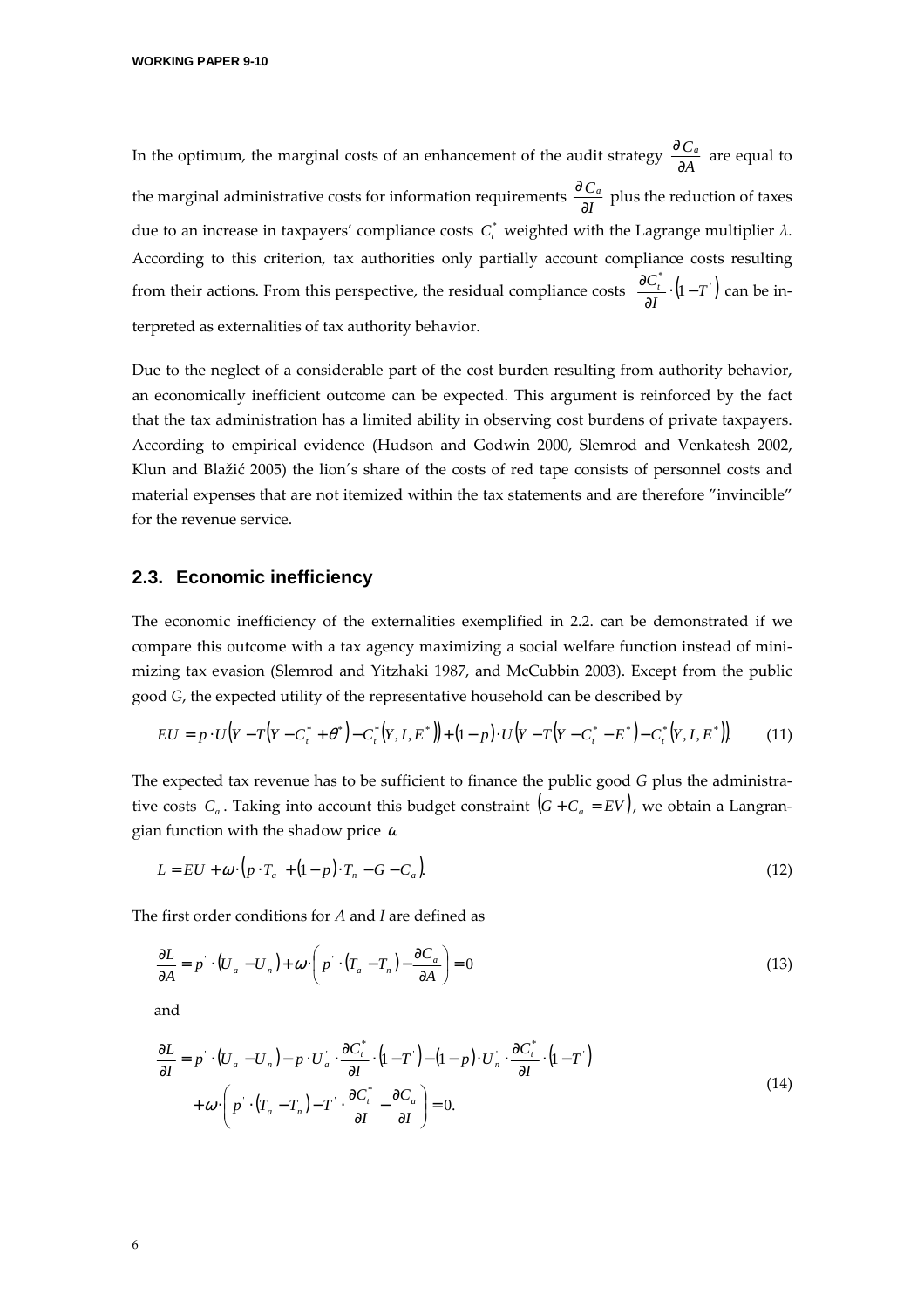Equalling both conditions results in

$$
\frac{\partial C_a}{\partial A} = \frac{\partial C_a}{\partial I} + T \cdot \frac{\partial C_t^*}{\partial I} + \frac{P \cdot U_a \cdot \frac{\partial C_t^*}{\partial I} \cdot (1 - T \cdot) + (1 - p) \cdot U_n \cdot \frac{\partial C_t^*}{\partial I} \cdot (1 - T \cdot)}{\omega}.
$$
(15)

The main difference to condition 10 lies in the acknowledgment of the full amount of compliance costs that is weighted by the shadow price  $\omega$  and the marginal effects on the utility function. Furthermore, the marginal effect of information requirements on compliance costs  $T \cdot \frac{\infty}{\partial l}$  $T \cdot \frac{\partial C_i}{\partial T}$ ∂  $\cdot \frac{\partial C_t^*}{\partial x}$ is not weighted with a Lagrange multiplier. Therefore, a tax agency optimizing social welfare gives an identical weight to administrative costs and the loss of tax revenue. Furthermore, it

A tax collection agency neglecting the overall cost burden has an incentive to "shift" administrative activities to the private sector. As documented by 10 and 15, this implies an inefficiently high amount of resources allocated to information requirements and record-keeping activities, while the investments in audit strategies are comparatively low. This conclusion is in line with the high proportion of documentation costs to total compliance costs.

also accounts for compliance costs burdening private taxpayers.

It is an important question what factors have a significant influence on the exemplified inefficiency of authority behavior. The effect of a change of one of the model variables on the relative attractiveness of *A* compared to *I* can be demonstrated by the partial derivatives of the decision rule *R* representing the choice between *A* and *I.*<sup>5</sup> A positive derivative of *R* implies that there is an increase in the marginal costs of *A* compared to *I*. In this case, we would expect a relative decrease of resources allocated to *A*. A negative derivative of *R* has an opposite effect.

Taking into account that the shadow price  $\lambda$  represents the scarcity of the administrative resources, we interpret it as a negative function of the budget *B*. A higher budget of an agency generally implies a lower opportunity cost of the administrative resources. Therefore, we expect a negative effect of *B* on the shadow price  $\left(\frac{\partial \lambda}{\partial B} < 0\right)$  $\left(\frac{\partial \lambda}{\partial t}<0\right)$ l  $\left(\frac{\partial \mathcal{A}}{\partial B} < \right)$  $\frac{\partial \lambda}{\partial B}$  < 0  $\left(\frac{\lambda}{\lambda} < 0\right)$ . With regards to the authorities´ budget *B* 

we obtain in this case

-

$$
\frac{\partial R}{\partial B} = \frac{\partial \lambda}{\partial B} \cdot \left( \frac{\partial C_a}{\partial A} - \frac{\partial C_a}{\partial I} \right). \tag{16}
$$

From 10 follows that  $\frac{d^{2}C}{dA}$ *Ca* ∂  $\frac{\partial C_a}{\partial A}$  in the optimum exceeds  $\frac{\partial C_a}{\partial I}$ *Ca* ∂  $\frac{\partial C_a}{\partial x}$ . Under these conditions, a higher budget *B* results in a negative derivative of *R,* thus increasing the relative attractiveness of *A.* By contrast, a low budget implies a higher "shifting of red tape" from the authorities to private

<sup>5</sup> However, these derivatives do not allow for a conclusion on the absolute effect of an exogenous shock on *A* and *I*. The absolute effect depends not only on the relative attractiveness of both instruments but also on the overall effectiveness of auditing and information requirements as well as on the question if *A* and *I* are substitutes or complements. A more detailed analysis including the comparative statics results is included within the appendix. Due to the interdependency of *A* and *I,* we find ambiguous results in this setting.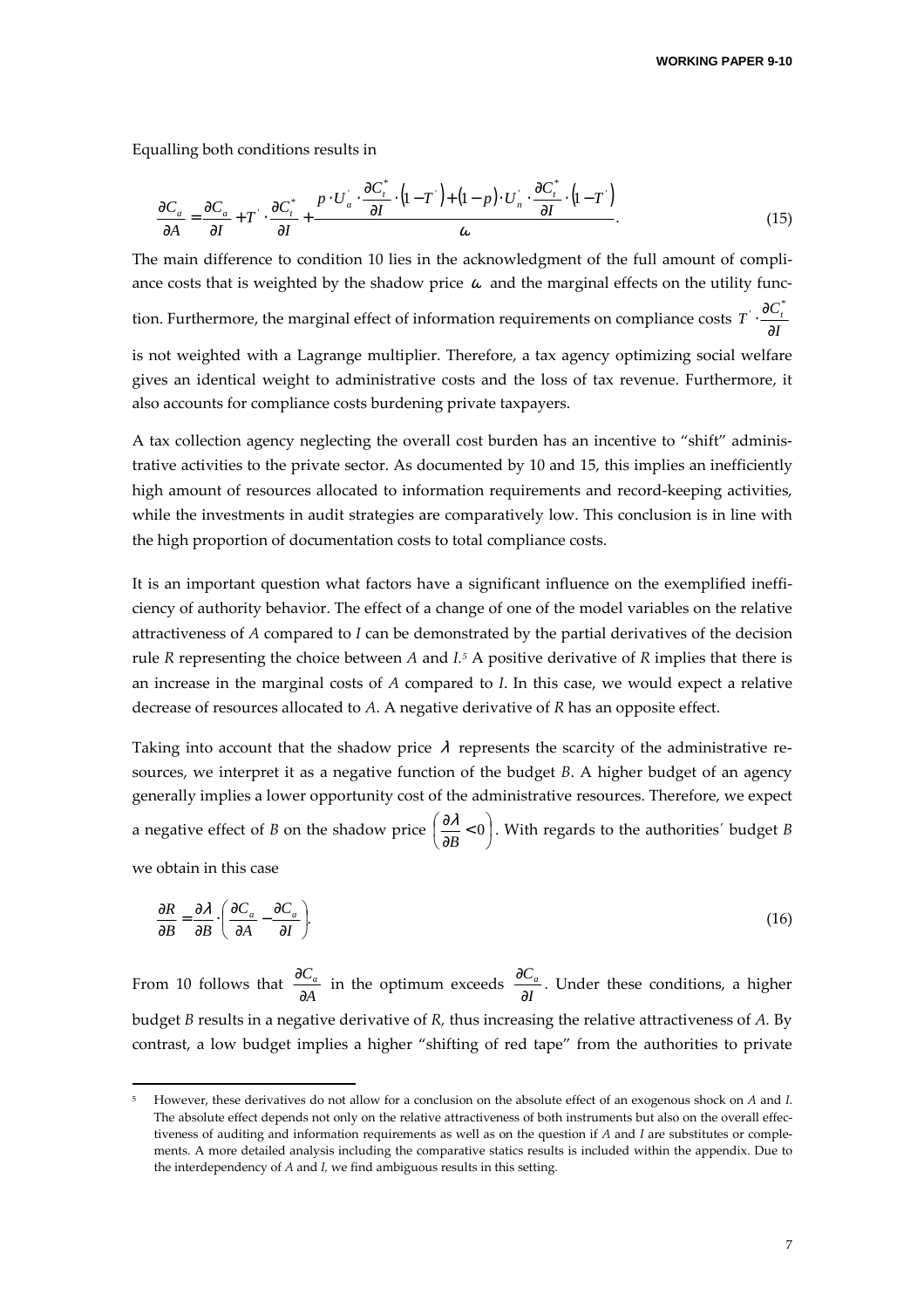taxpayers. The motivation for this behavior lies in the limitation of administrative resources. If the budget of the revenue service is not sufficient to facilitate an effective audit strategy, the agency "shifts" administrative obligations to private taxpayers to ensure at least a minimum compliance level with the tax law. From this perspective, an insufficient budget of fiscal authorities could result in economic inefficiency.

The following derivative documents the effect of the expected evasion  $E^*$  on  $R$ 

$$
\frac{\partial R}{\partial E^*} = -T \cdot \frac{\partial^2 C_t^*}{\partial I \cdot \partial E^*}.\tag{17}
$$

The impact of  $E^*$  depends on its effect on  $\frac{\partial C}{\partial I}$  $C_t$ ∂  $\frac{\partial C_i^*}{\partial \mathbf{r}}$ . If the combination of *I* and  $E^*$  increases compliance costs, this results in a higher attractiveness of *A* that has in our setting no significant effect on the compliance cost burden. Otherwise, we find an opposite effect. However, due to the ambiguity of  $\frac{\partial^2 f}{\partial I \cdot \partial F^*}$  $2\alpha^*$  $I \cdot \partial E$  $C_t^{\dagger}$ ∂⋅∂  $\frac{\partial^2 C_i^*}{\partial \Sigma_{\sigma}^*}$  it remains unclear if the degree of evasion increases or reduces the expected "shifting of red tape" to private businesses even if we ignore the possible interdependencies between the choice of *A* and *I.*

By contrast, there is no direct effect of an exogenous shock of audit probability on the choice between *A* and *I.* This result of condition 18 is especially driven by our assumption that *p* is a linear function of *A + I*.

$$
\frac{\partial R}{\partial p} = 0.\tag{18}
$$

An exogenous increase in compliance costs (documented by a cost parameter  $\gamma$  with  $C_t^* = \gamma \cdot C_t^*$ ) as well as higher tax rates ceteris paribus raise the attractiveness of *A* in relation to *I* and, therefore, reduce the incentive for a "shifting of red tape". This is documented by

$$
\frac{\partial R}{\partial \gamma} = -T \cdot \frac{\partial C_t^*}{\partial I} \tag{19}
$$

and

$$
\frac{\partial R}{\partial T} = -\frac{\partial C_t^*}{\partial I}.\tag{20}
$$

Due to the fact that higher tax payments or compliance costs increase the negative effect of information requirements on the tax revenue, they reduce the incentive for the administrative authorities to "shift" tax obligations to the private sector. As has been outlined above, the relative effects on the choice between *A* and *I* do not allow for a conclusion regarding the absolute effects on these instruments. <sup>6</sup> For example, a higher tax rate could generally increase the incen-

j

<sup>6</sup> See the comparative statics results within the appendix.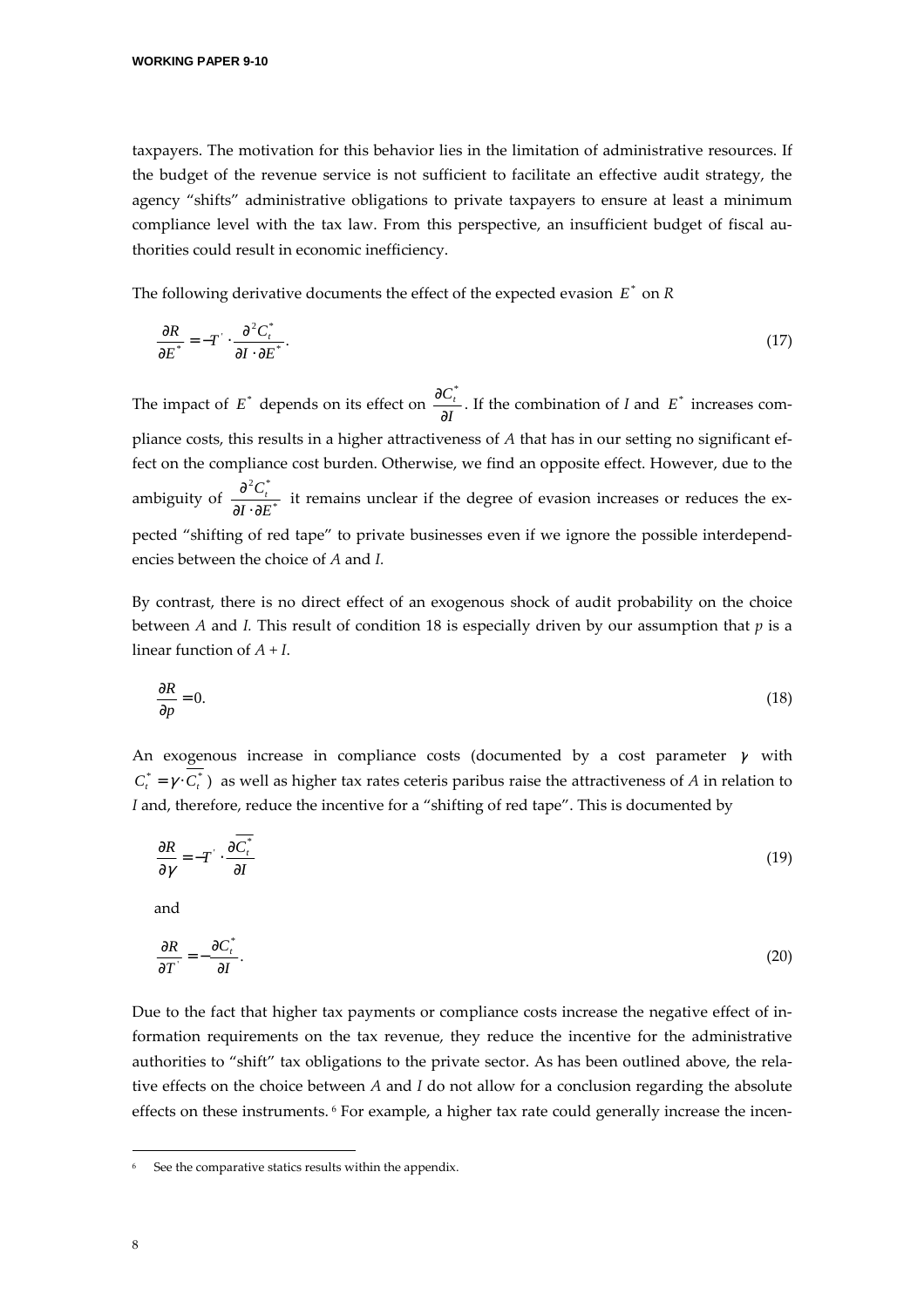tive to control private taxpayers resulting in higher absolute values for *A* and *I*. Nevertheless, a higher tax rate would also increase the attractiveness of *A* in relation to *I*.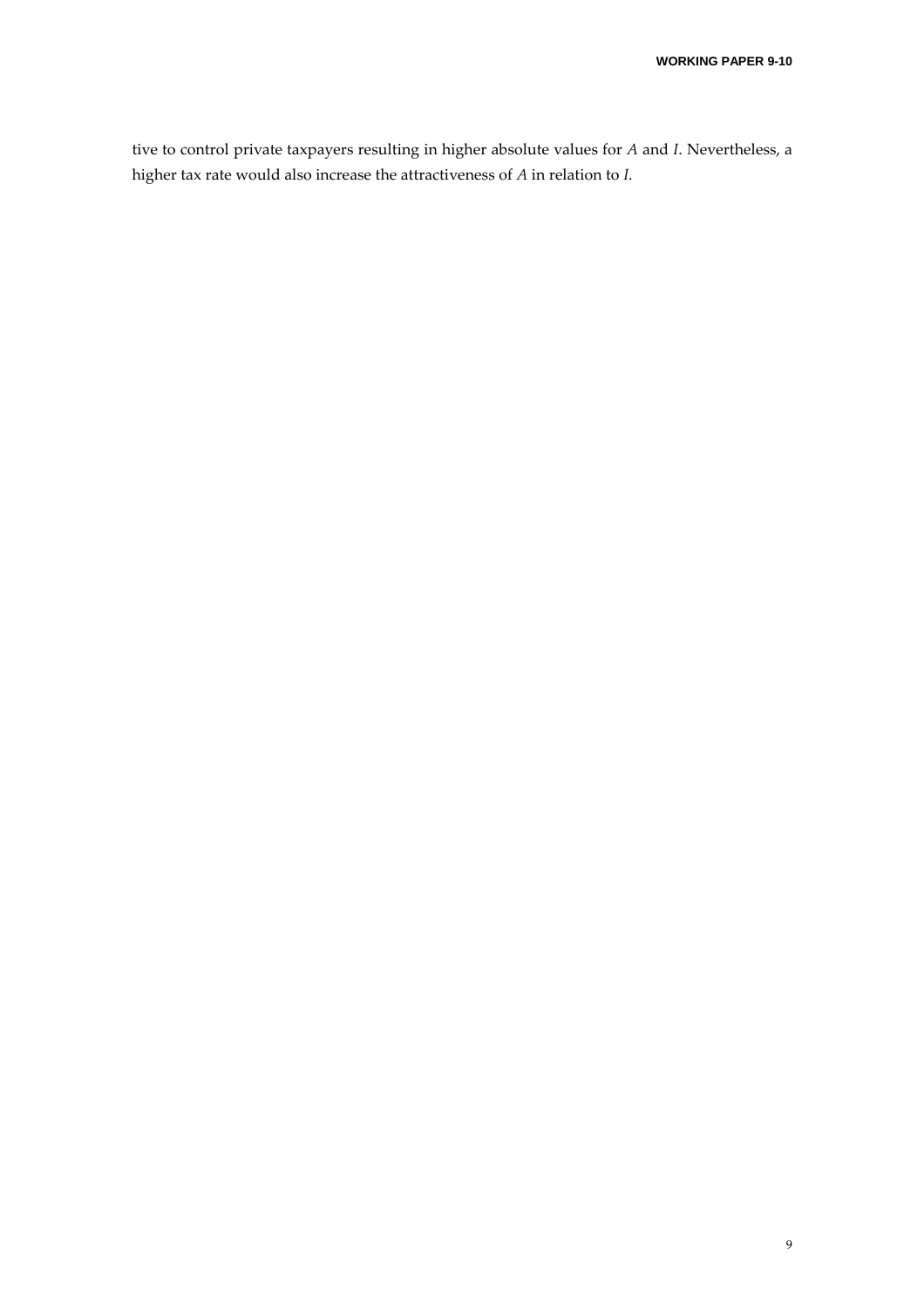# **3. Empirical analysis**

In the following section, we present an empirical analysis of tax compliance cost data. We document and quantify the expected effects of authority behavior on tax compliance costs. Furthermore, we demonstrate that the impact of administrative issues is not identical to the effect of the tax legislation on the compliance cost burden.

### **3.1. Data base**

We use survey data of Belgian businesses raised by the Federal Planning Bureau. Our data source contains information on the personnel costs and the external costs resulting from bureaucratic obligations of taxation.<sup>7</sup> The cost measurement is similar to OECD (2001). The data consists of four cross-sections regarding the years 2000, 2002, 2004 and 2006. Due to the fact that our data source is not a panel, most of the records are one-shot observations. Each survey contains two separated samples for enterprises in the legal form of a corporation and independent businesses (for further information see De Vil and Kegels 2002, Joos and Kegels 2004, Janssen et al. 2006, and Kegels 2008).

In addition to the cost burden the data includes "demographic" information on business size (turnover, number of employees), industry and region, ratings on the Belgian tax policy and ratings on the quality and customer care of the Belgian revenue service. For specific years, there is also information regarding business age, the number of establishments in Belgium, the legal form, the use of different information technology tools for tax purposes and proposals to simplify the overall tax system.

The following table documents the mean and the median (in parentheses) compliance cost burdens of sampled Belgian businesses in euro. The table contains separate values for independent businesses (IND) as well as for small (SE), medium (ME) and big enterprises (BE). According to the size criteria of the European Union,<sup>8</sup> we define enterprises with less than 50 (between 50 and 249) employees as small (medium). The case number is also considered [in parentheses].

-

<sup>7</sup> Employment taxes and social insurance contributions are not included. They are part of additional statistical material of the Federal Planning Bureau about the compliance costs of labour legislation.

<sup>8</sup> See the recommendation of the European Communities K (2003) 1422 from the 6ht of May 2003.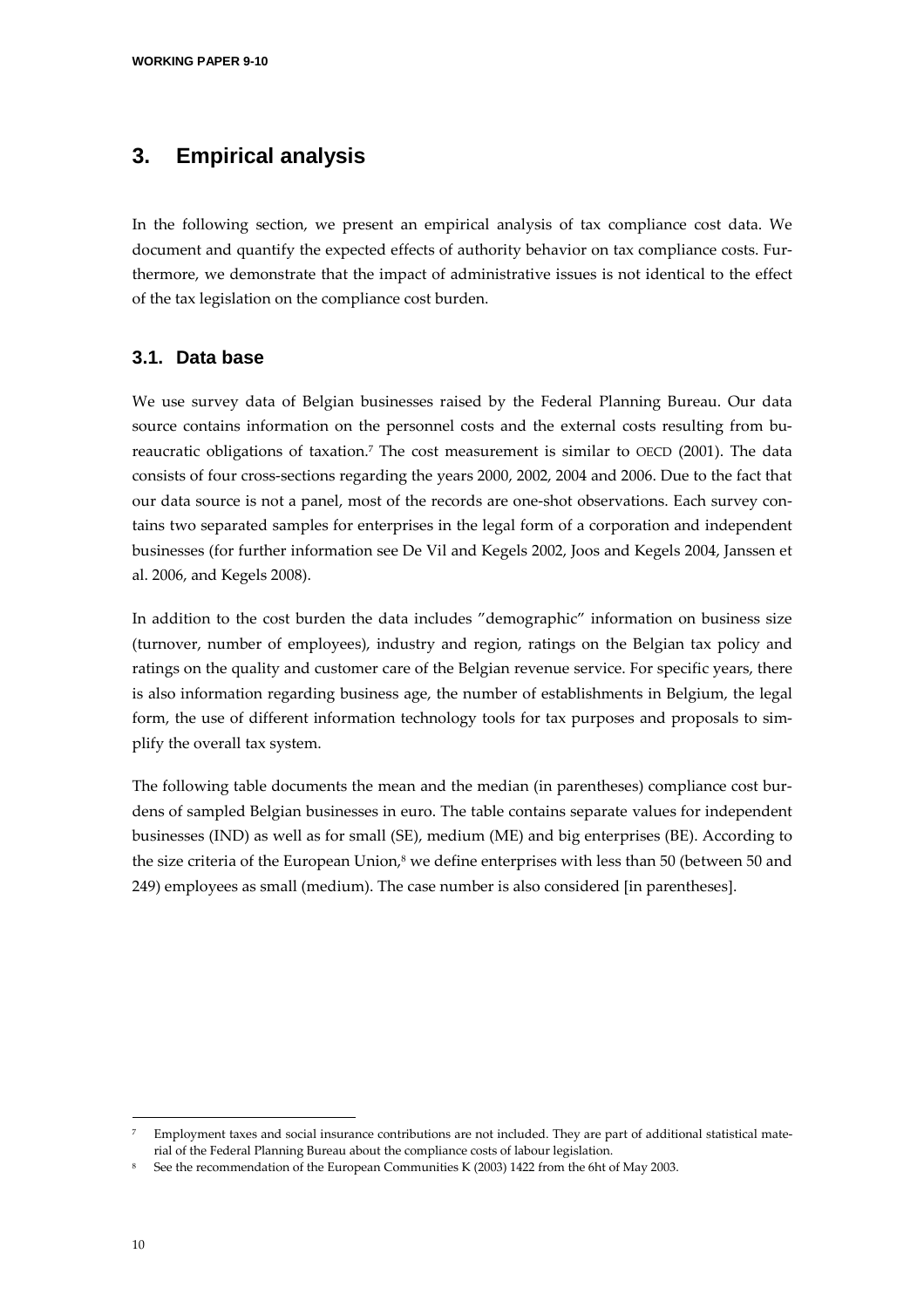| Survey | IND.                 | SE                     | ME                   | BE.                   |
|--------|----------------------|------------------------|----------------------|-----------------------|
| 2000   | 4,550 (2,975) [117]  | 40,110 (10,055) [87]   | 66,738 (17,105) [12] | 201,506 (87,382) [32] |
| 2002   | 11,044 (2,856) [174] | 171,232 (14,310) [106] | 85,681 (39,000) [23] | 145,108 (62,250) [40] |
| 2004   | 8,054 (3,240) [142]  | 74,490 (12,060) [77]   | 36,004 (25,020) [32] | 304,529 (62,400) [61] |
| 2006   | 2,400 (1,250) [113]  | 30,801 (10,000) [72]   | 39,024 (14,563) [20] | 74,009 (30,750) [47]  |

#### **Table 1: Absolute cost burdens**

According to table 1, the cost burden increases in business size. Like documented by the case numbers, the lion´s share of our data base consists of small businesses. The differences between median and mean values are remarkable. This results from the variance in business size as well as from considerable economies of scale that are documented by the relative cost burdens in table 2 (in % of the turnover).

#### **Table 2: Relative cost burdens**

| Survey | IND                 | SE                | МE               | BE.               |
|--------|---------------------|-------------------|------------------|-------------------|
| 2000   | 14.29 (5.83) [109]  | 10.19 (0.96) [80] | 0.65(0.17)[12]   | 9.98(0.04)[32]    |
| 2002   | 221.03 (4.77) [158] | 4.15 (0.80) [99]  | 0.33(0.13)[23]   | $0.11(0.04)$ [37] |
| 2004   | 301.12 (4.64) [130] | 17.90 (0.80) [74] | 4.54 (0.22) [31] | 2.99(0.09)[60]    |
| 2006   | 11.03 (3.04) [100]  | 77.05 (0.66) [67] | 0.13(0.10)[20]   | 0.10(0.03)[47]    |

According to literature, we find evidence for economies of scale. The cost ratios are significantly higher for independents and small businesses compared to the bigger size classes. Nevertheless, we also find high differences of cost ratios between mean and median values. That holds especially for independents in 2002 and 2004, small enterprises in 2006, medium enterprises in 2004 and big enterprises in 2000. The main reason for this outcome lies in the fact that a very low turnover results in a proportion of compliance costs to turnover converging to infinity. For example, the independents survey 2002 contains cases with a turnover of less than 10 euro and very high cost ratios. Nevertheless, the differences between mean and median values suggest also that an analysis for outliers is an appropriate measure.

#### **3.2. Hypotheses and estimation strategy**

Our data base contains ratings on a number of administrative actions. We interpret these ratings as a proxy for authority behavior. Therefore, we expect that a positive rating is connected with a reduction of compliance costs, while a negative rating indicates a customer-unfriendly behavior like "shifting of red tape" from the administrative authorities to private businesses.

The data set includes seven questions on administrative quality. Question 1 (Q1A) asks for the simplicity of finding the right agency (AGENCY). Q2A is about the difficulty in contacting competent service personnel (PERSONNEL). Q3A issues precise answers of the authorities (ANSWER). Q4A addresses the aspect if administrative decisions are clearly motivated (MOTIVATION). Q5A asks for the time delay for a requested answer (DELAY). Q6A relates to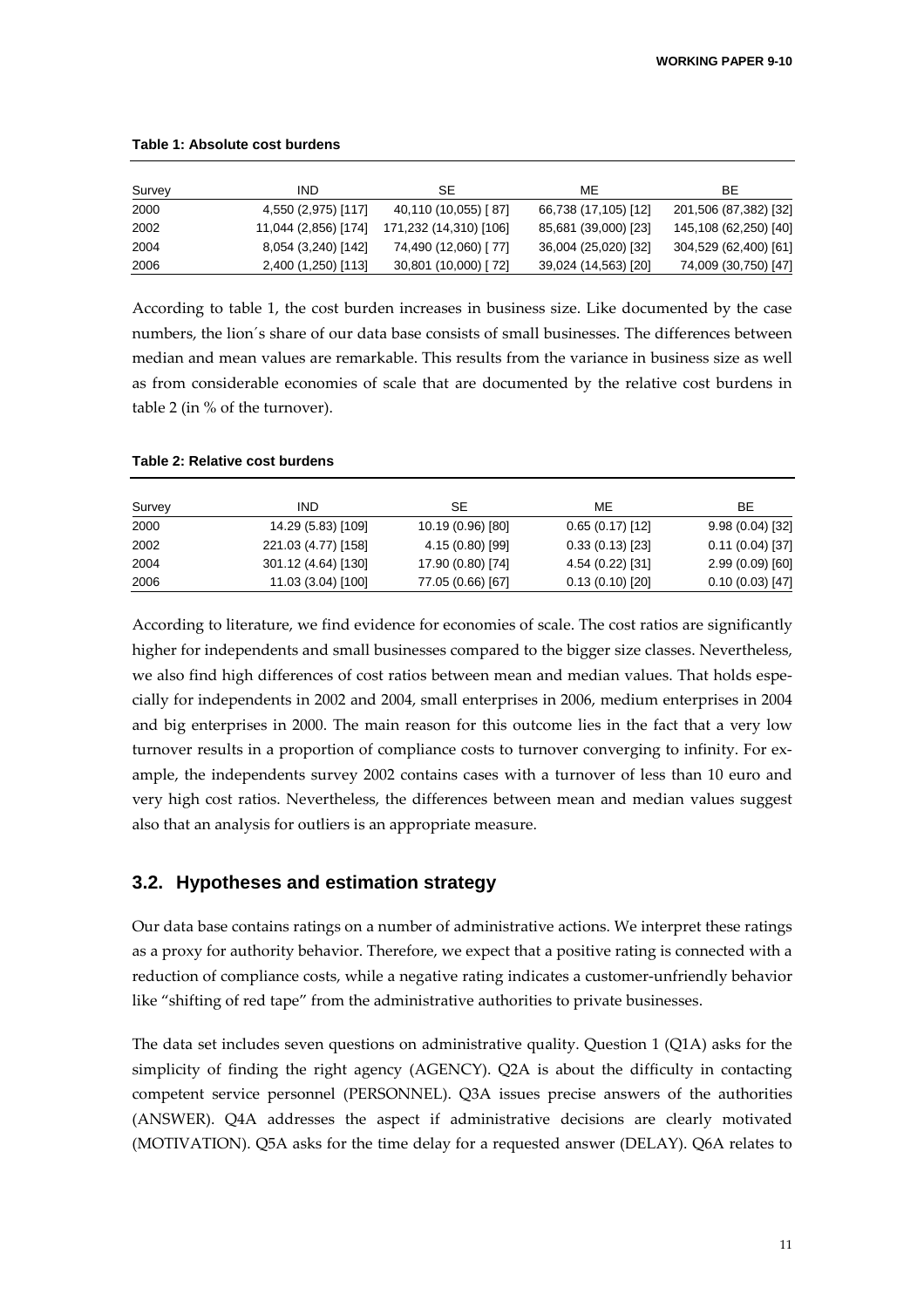contradictions between the answers of different administrative staff members (CONTRADICTION), while Q7A broaches the subject if businesses obtain the required information (INFORMATION). The answers are given on a 5-point Likert scale. The following table contains the absolute (the relative in %) frequencies of the corresponding answers. 1 is a positive and 5 is a negative rating. Businesses without a specific opinion are considered by a value of 3.<sup>9</sup>

| Survey               |            | 2           | 3           | 4           | 5           | Total |
|----------------------|------------|-------------|-------------|-------------|-------------|-------|
| <b>AGENCY</b>        | 108 (6.99) | 581 (37.58) | 95(6.14)    | 487 (31.50) | 275 (17.79) | 1,546 |
| PERSONNEL            | 89 (5.79)  | 535 (34.81) | 109 (7.09)  | 517 (33.64) | 287 (18.67) | 1,537 |
| ANSWER               | 72 (4.67)  | 629 (40.79) | 144 (9.34)  | 487 (31.58) | 210 (13.62) | 1,542 |
| <b>MOTIVATION</b>    | 61 (3.96)  | 514 (33.40) | 192 (12.48) | 563 (36.58) | 209 (13.58) | 1,539 |
| <b>DELAY</b>         | 96(6.25)   | 709 (46.13) | 173 (11.26) | 356 (23.16) | 203 (13.21) | 1,537 |
| <b>CONTRADICTION</b> | 49 (3.20)  | 416 (27.17) | 351 (22.93) | 491 (32.07) | 224 (14.63) | 1,531 |
| <b>INFORMATION</b>   | 59 (3.84)  | 725 (47.20) | 194 (12.63) | 426 (27.73) | 132 (8.59)  | 1,536 |

#### **Table 3: Ratings for tax administration**

We find a considerable variance in the distribution of ratings. For example only about 30 % of the requested businesses did give a positive rating regarding possible contradictions in the statements of administrative staff members (CONTRADICTION). By contrast, most of the requested businesses were altogether convinced to receive the required information (INFORMATION).

A problem in estimating the effect of authority behavior on administrative cost burdens lies in a potential endogeneity of the rating variable. A correlation could not only result from the authority behavior itself but also from the dissatisfaction of the taxpayer with the tax legislation or the compliance burden or the tax system. According to this argument, taxpayers with high compliance costs could "punish" the tax administration by negative ratings. On the other hand, it has to be expected that negative and positive are significantly affected by the experiences of taxpayers with the administrative authorities. Therefore, if the ratings are reliable they should be a good proxy for authority behavior from a taxpayers' perspective.

The data source contains not only ratings on administrative issues but also on tax law quality. This information can be used as a control parameter for the reliability of the ratings regarding authority behavior. If the ratings of private businesses result mainly from a single factor like the compliance cost burden (endogeneity of the value judgment), we would expect a high degree of collinearity of all rating variables. Hence, the taxpayer would punish or reward the authorities as well as the legislator with a generally positive or negative rating that results especially from the compliance cost burden and not vice versa. In this case, we would expect that taxpayers with high compliance costs give a negative rating for legislative as well as for administrative issues. Regarding taxpayers with low compliance costs we should find an opposite effect.

j

<sup>9</sup> In the original questionnaire a rating of 5 was allocated to businesses without a specific opinion. In our paper we allocated a rating of 3 for readability reasons.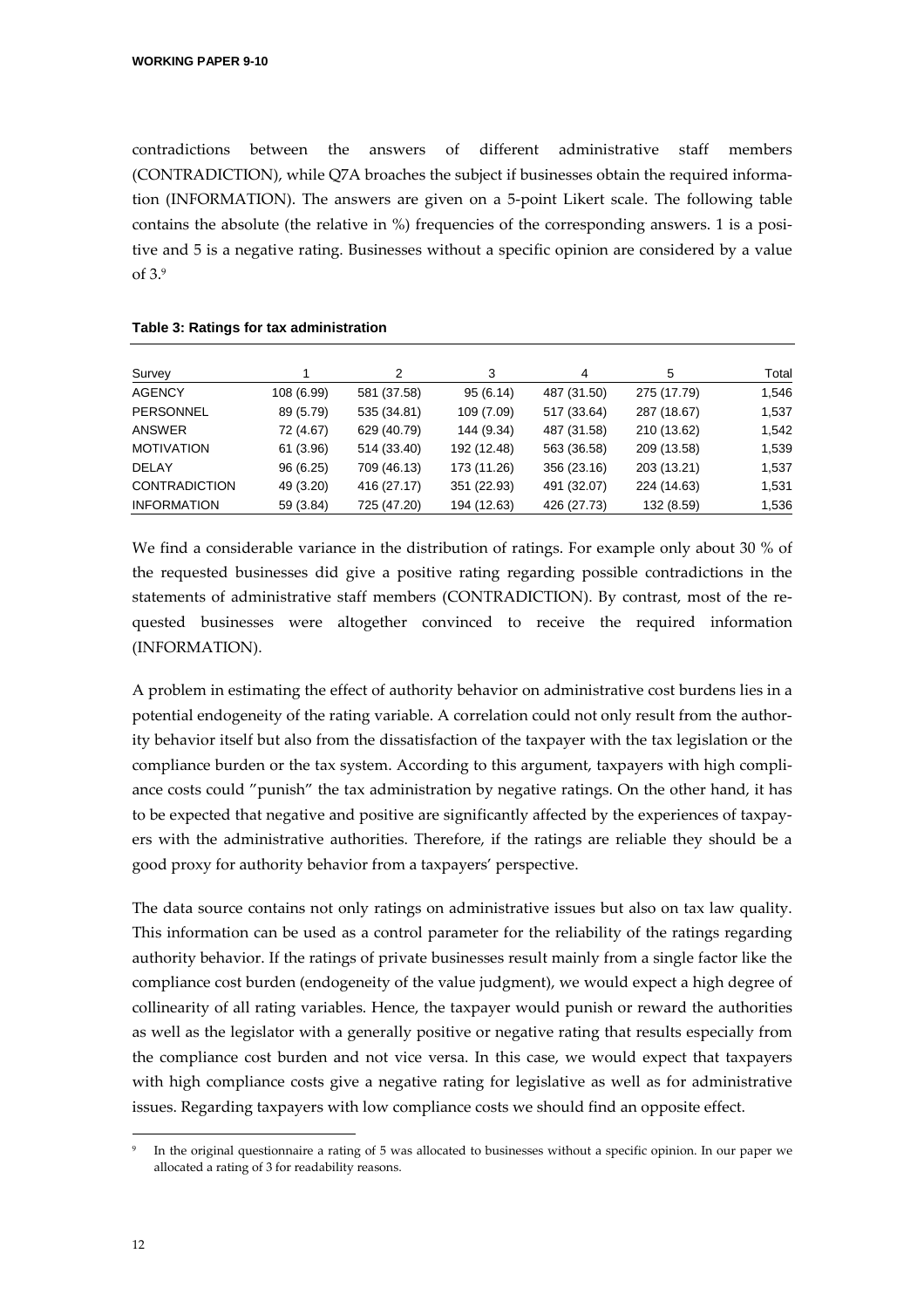The data set contains seven questions regarding tax legislation. Q1L broaches the subject if businesses are informed in advance about new tax regulations (ADVANCE). Q2L asks for the understandability of the tax law (UNDERSTANDABLE) and Q3L for clear objectives of tax legislation (OBJECTIVE). Q4L addresses the issue if tax regulations are sufficiently adapted to business situations (ADAPTION). Q5L asks for information in sufficient time to comply with the tax law (TIME). Q6L issues the coherency of the tax legislation (COHERENCY), while Q7L addresses the corresponding information material of the legislator (MATERIAL). The following table contains the absolute (the relative in %) frequencies for these questions:

| Survey                |            | 2           | 3             | 4           | 5           | Total |
|-----------------------|------------|-------------|---------------|-------------|-------------|-------|
| ADVANCE               | 133 (8.74) | 447 (29.37) | 191 (12.55)   | 422 (27.73) | 329 (21.62) | 1,522 |
| <b>UNDERSTANDABLE</b> | 39 (2.54)  | 328 (21.33) | (5.66)<br>87  | 639 (41.55) | 445 (28.93) | 1,538 |
| <b>OBJECTIVE</b>      | 73 (4.79)  | 428 (28.07) | (8.52)<br>130 | 597 (37.97) | 315 (20.66) | 1,525 |
| <b>ADAPTION</b>       | 35(2.30)   | 299 (19.61) | 184 (12.07)   | 612 (40.13) | 395 (25.90) | 1,525 |
| <b>TIME</b>           | 112 (7.28) | 604 (39.25) | 115 (7.47)    | 432 (28.07) | 276 (17.93) | 1,539 |
| <b>COHERENCY</b>      | 42 (2.74)  | 307 (20.03) | 244 (15.92)   | 587 (38.29) | 353 (23.03) | 1,533 |
| <b>MATERIAL</b>       | 45 (2.93)  | 417 (27.18) | (9.97)<br>153 | 589 (38.40) | 330 (21.51) | 1,534 |

The frequencies do not seem to support the hypothesis of a strong correlation between administrative and legislative ratings. On average, the requested businesses have a lower rating for tax legislation compared to the tax administration. Furthermore, there are also remarkable differences regarding the distribution of the legislative ratings (for example TIME and UNDERSTANDABLE). The following table documents the correlations of the legislative and administrative rating variables.

| Survey           | Q1L   | Q2L   | Q3L   | Q4L   | Q5L   | Q6L   | Q7L   | Q1A   | Q2A         | Q3A   | Q4A               | Q5A   | Q6A   | Q7A   |
|------------------|-------|-------|-------|-------|-------|-------|-------|-------|-------------|-------|-------------------|-------|-------|-------|
| Q <sub>1</sub> L | 1.000 | 0.434 | 0.356 | 0.372 | 0.396 | 0.349 | 0.394 | 0.295 | 0.252       | 0.291 | 0.329             | 0.257 | 0.301 | 0.308 |
| Q2L              |       | 1.000 | 0.610 | 0.540 | 0.467 | 0.472 | 0.566 | 0.417 | 0.353       | 0.376 | 0.339             | 0.304 | 0.231 | 0.336 |
| Q3L              |       |       | 1.000 | 0.555 | 0.425 | 0.504 | 0.503 | 0.333 | 0.305       | 0.345 | 0.347             | 0.299 | 0.258 | 0.358 |
| Q4L              |       |       |       | 1.000 | 0.452 | 0.604 | 0.556 | 0.310 | 0.282 0.359 |       | 0.375             | 0.326 | 0.316 | 0.393 |
| Q5L              |       |       |       |       | 1.000 | 0.424 | 0.550 | 0.317 | 0.287       | 0.374 | 0.351             | 0.328 | 0.200 | 0.345 |
| Q6L              |       |       |       |       |       | 1.000 | 0.592 | 0.288 | 0.280       | 0.365 | 0.405             | 0.334 | 0.344 | 0.386 |
| Q7L              |       |       |       |       |       |       | 1.000 | 0.358 | 0.328       | 0.366 | 0.413             | 0.330 | 0.302 | 0.391 |
| Q1A              |       |       |       |       |       |       |       | 1.000 | 0.692       |       | 0.532 0.426 0.446 |       | 0.322 | 0.489 |
| Q2A              |       |       |       |       |       |       |       |       | 1.000       | 0.566 | 0.447             | 0.476 | 0.301 | 0.490 |
| Q3A              |       |       |       |       |       |       |       |       |             | 1.000 | 0.573             | 0.546 | 0.398 | 0.624 |
| Q4A              |       |       |       |       |       |       |       |       |             |       | 1.000             | 0.546 | 0.414 | 0.554 |
| Q5A              |       |       |       |       |       |       |       |       |             |       |                   | 1.000 | 0.451 | 0.596 |
| Q6A              |       |       |       |       |       |       |       |       |             |       |                   |       | 1.000 | 0.470 |
| Q7A              |       |       |       |       |       |       |       |       |             |       |                   |       |       | 1.000 |

**Table 5: Rating correlations** 

Evidently, the coefficients are considerably higher for correlations within administrative or legislative ratings. For example, the coefficients of Q1L for correlations with other legislative rat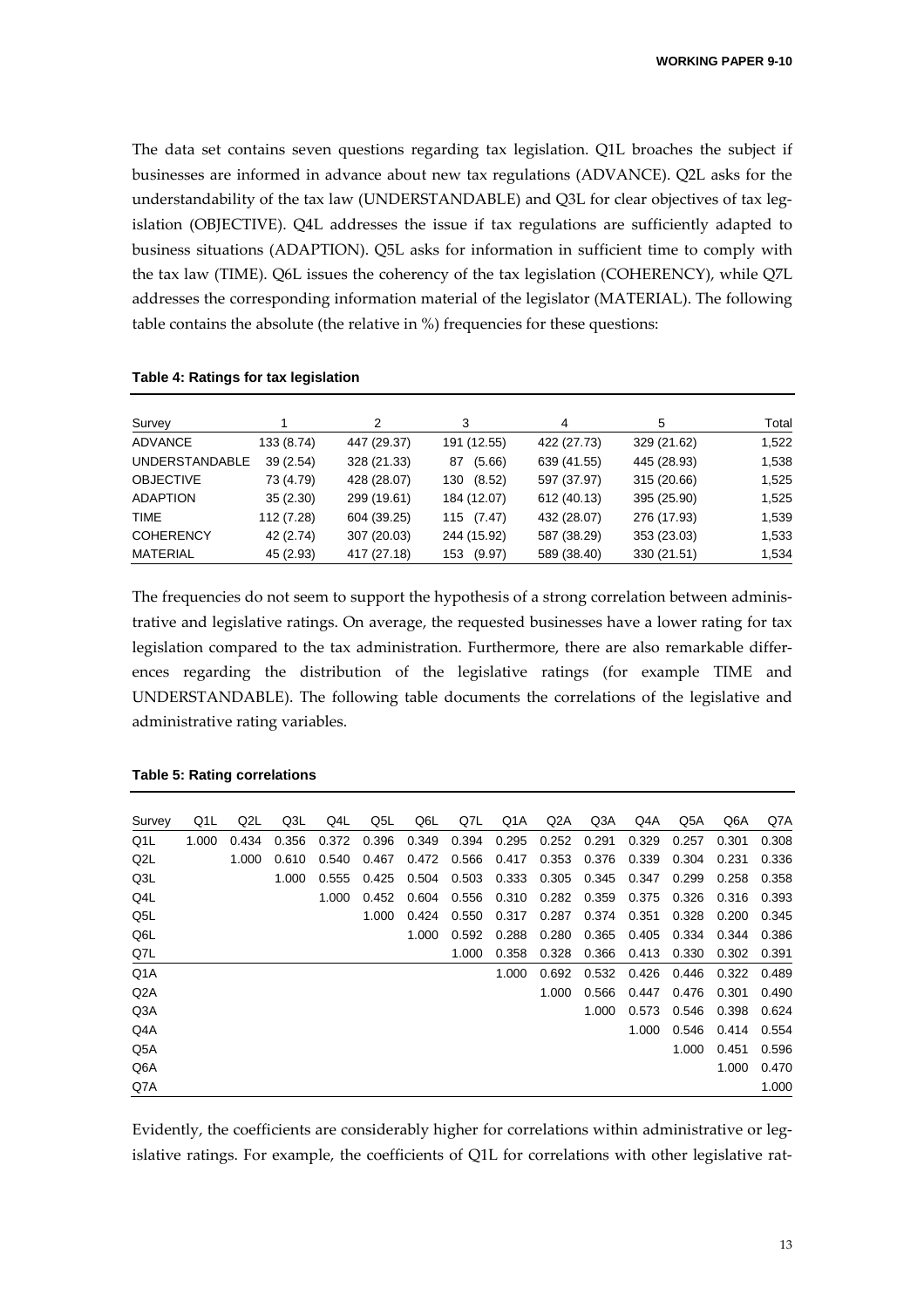ings lie in a range from 0.349 to 0.434, while the range for correlations with administrative ratings is about 10 percentage points lower (from 0.257 to 0.329). Furthermore, we find also a considerable variance of the correlation coefficients. While there is a very strong correlation between Q1A and Q2A (AGENCY and PERSONNEL), the coefficient for the connection between Q1A and Q1L (ADVANCE) is relatively low.

The observed diversity and interdependency of rating behavior does not support the hypothesis that the ratings are mainly driven by a single factor. Hence, the empirical support for a strong effect of tax compliance costs on the overall rating behavior is relatively weak. Furthermore, we find also that ratings for similar issues (like AGENCY and PERSONNEL) are strongly correlated to each other compared to ratings for separate aspects (like ADVANCE and AGENCY). As an exogenous event should affect ratings for related aspects in a similar direction, this can be interpreted as an empirical support for a rating behavior that is mainly driven by exogenous factors like the experiences of the taxpayer.

Corresponding to the literature (Hudson and Godwin 2000), we use an OLS model for our econometric analysis. Taking into account that most cases are one-shot observations, we would lose the greater part of the overall information if we choose a panel estimation method. Including the control parameters that are available for each year we receive:

$$
CCOST = \alpha_0 + \alpha_1 \cdot SIZE + \alpha_2 \cdot SURVEY + \alpha_3 \cdot INDUSTRY + \alpha_4 \cdot YEAR
$$
  
+ 
$$
\alpha_5 \cdot ADVICE + \alpha_6 \cdot ADMINISTRA TION + \alpha_7 \cdot LEGISLATION + \varepsilon
$$
 (21)

The variables are defined as follows:

| <b>CCOST</b>    | Logarithm of compliance costs: the compliance costs are defined as<br>sum of personnel costs and external costs. Amounts in Belgian francs<br>are converted into euro. Inflation effects are controlled by the year<br>dummies.                                                                                        |
|-----------------|------------------------------------------------------------------------------------------------------------------------------------------------------------------------------------------------------------------------------------------------------------------------------------------------------------------------|
| <b>SIZE</b>     | Businesses in the independent survey do not have employees. For that<br>reason, we deploy the logarithm of turnover as size measure.                                                                                                                                                                                   |
| <b>SURVEY</b>   | The dummy variable controls for the requested group of the survey. It<br>takes a value of 1 (0) for an independent (enterprise) survey.                                                                                                                                                                                |
| <b>INDUSTRY</b> | Set of dummy variables: within the enterprises survey, we control only<br>for industrial businesses (EINDUSTRIAL). Regarding independents,<br>we control in addition to IINDUSTRIAL for the primary sector<br>(IPRIMARY) and construction (ICONSTRUCT). The other independ-<br>ents are active in the services sector. |
| YEAR            | Set of dummy variables: we consider dummies for 2002, 2004 and 2006<br>to control for time series effects.                                                                                                                                                                                                             |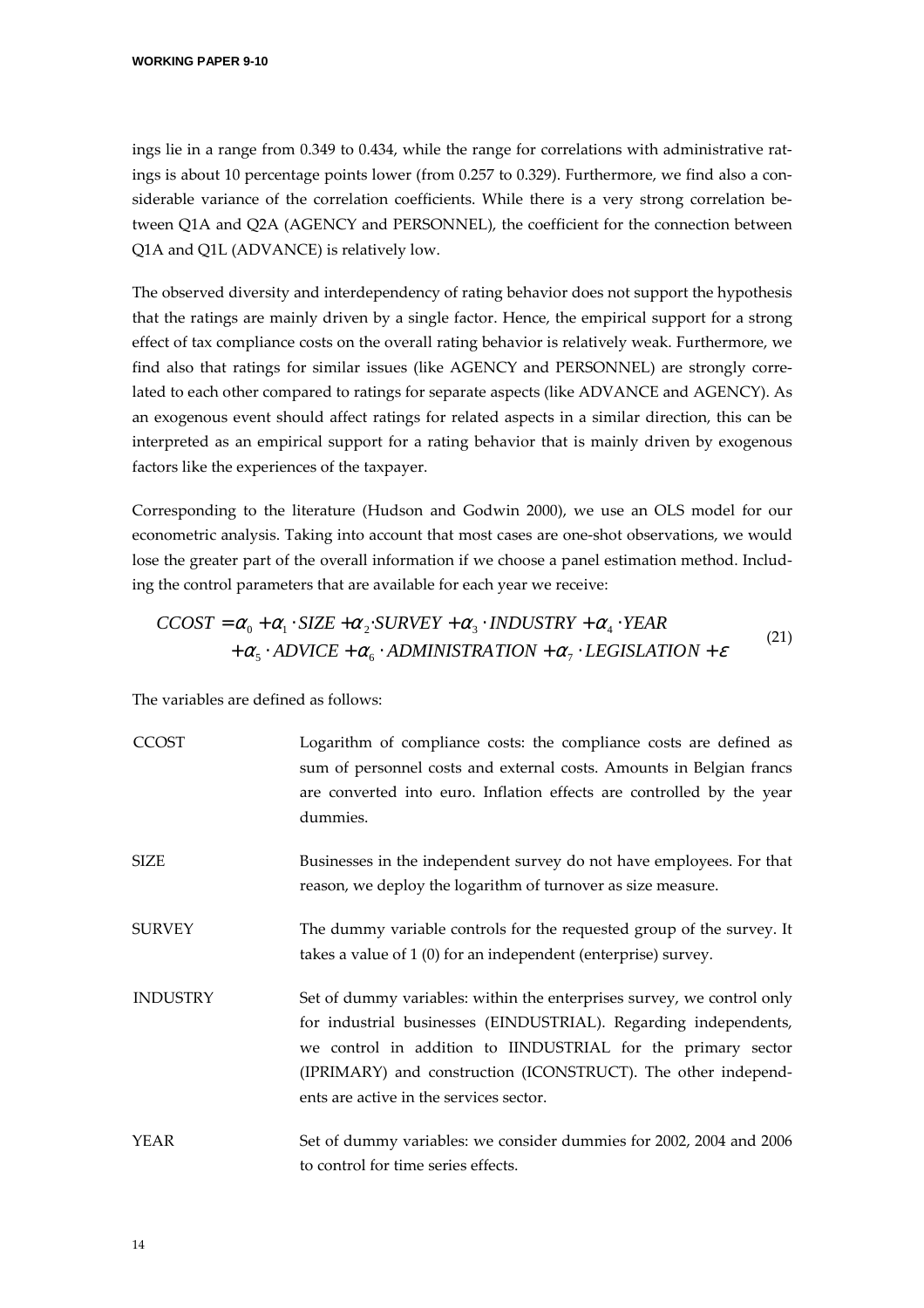| ADVICE | Variables measuring the use of external advice: we utilize the logarithm  |
|--------|---------------------------------------------------------------------------|
|        | of the fraction of external costs to total compliance costs increased by  |
|        | 1% <sup>10</sup> (OUTSOURCING) as well as a dummy variable for businesses |
|        | without external advice (INHOUSE).                                        |
|        |                                                                           |

ADMINISTRATION Set of rating variables for administrative issues.

LEGISLATION Set of rating variables for legislative issues.

As our data set contains Likert scale values, it is appropriate to consider the rating behavior by dummy variables. However, taking into account all questions on administrative and legislative issues would result in 56 dummy variables within one equation. Hence, the regression would be biased by multicollinearity. Therefore, we initially analyze the effect of the dummy variables in a "stepwise" approach taking into account only one rating question in each specification. For each question, we analyze the effects of a very positive, a positive, a negative and a very negative rating on the compliance cost burden.

As documented by table 1 and table 2, the data set contains a number of outliers that could bias our regression results. Therefore, we initially exclude these cases from the data set. We use two standard deviations of a simplified regression including only business size, survey and survey year as outlier criterion. Hence, we exclude all cases with considerably high or low compliance cost values compared to business size, year and survey effects. According to this criterion, 60 cases were identified as outliers.

$$
CCOST = \alpha_0 + \alpha_1 \cdot SIZE + \alpha_2 \cdot SURVEY + \alpha_3 \cdot YEAR + \varepsilon
$$
\n(22)

As documented by Hudson and Godwin (2000) and Eichfelder and Schorn (2009), heteroscedasticity is a problem regarding the estimation of tax compliance costs. For that reason, we use robust standard errors for our econometric analysis.

#### **3.3. Results**

j

Excluding all rating variables, we obtain the following regression results ( $R^2$  = 0.6554, 1,013 cases), where \*\*\*, \*\* and \* indicate a significant result on a 1%, 5% and 10% level:

<sup>&</sup>lt;sup>10</sup> We add 0.01 to prevent undefined logarithmic values.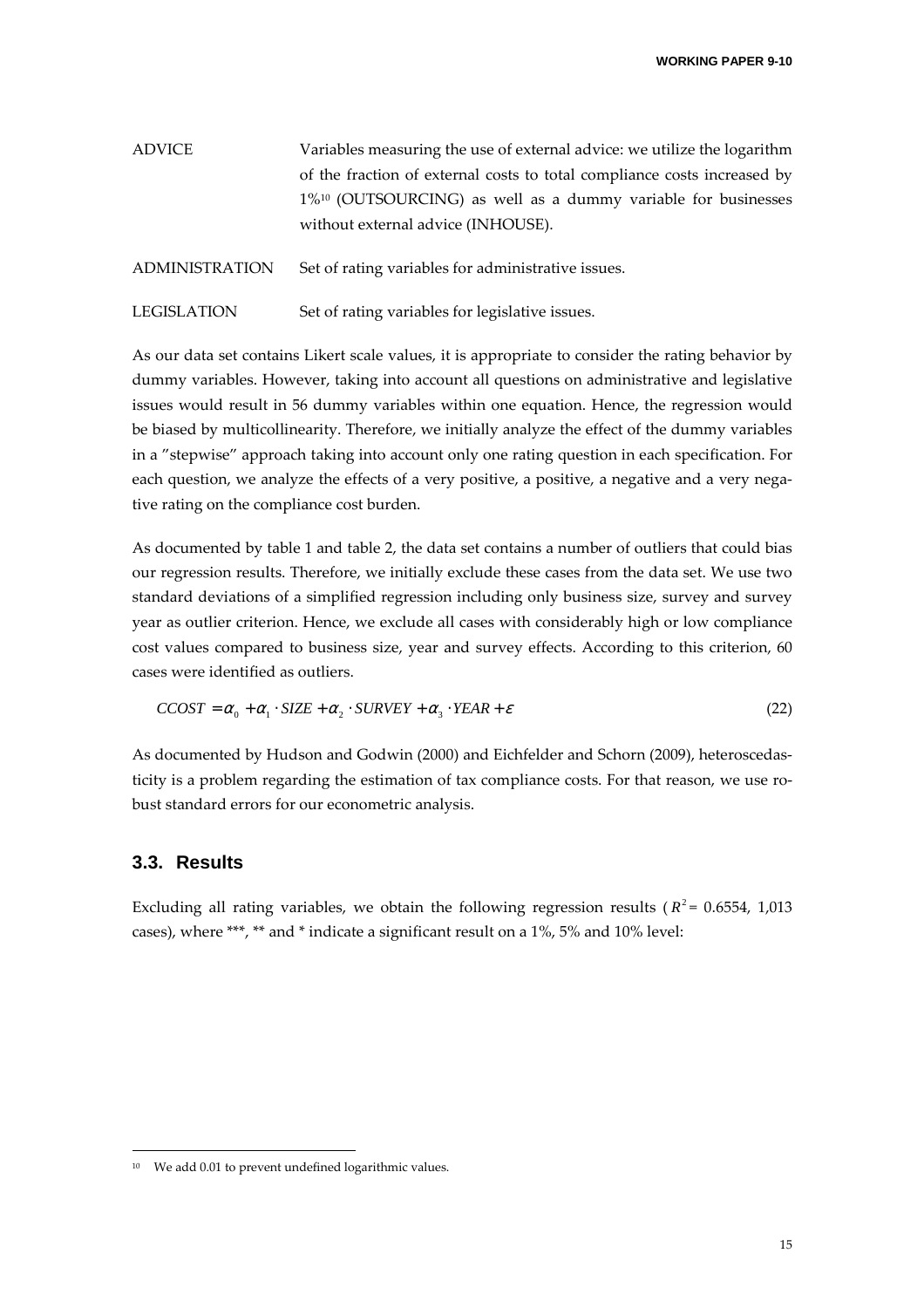| Variable             | Coefficient | <b>STD DEV</b> |
|----------------------|-------------|----------------|
| Constant             | $5.163***$  | 0.277          |
| <b>SIZE</b>          | $0.286***$  | 0.018          |
| <b>SURVEY</b>        | $-0.293**$  | 0.115          |
| 2002                 | 0.076       | 0.083          |
| 2004                 | 0.095       | 0.088          |
| 2006                 | $-0.439***$ | 0.104          |
| <b>EINDUSTRIAL</b>   | 0.116       | 0.095          |
| <b>IINDUSTRIAL</b>   | 0.267       | 0.211          |
| <b>IPRIMARY</b>      | $-0.888***$ | 0.101          |
| <b>ICONSTRUCTION</b> | $-0.044$    | 0.099          |
| <b>WALLONIA</b>      | $-0.141*$   | 0.075          |
| <b>BRUSSELS</b>      | 0.078       | 0.097          |
| <b>OUTSOURCING</b>   | $-0.288***$ | 0.050          |
| <b>INHOUSE</b>       | $-1.795***$ | 0.220          |

#### **Table 6: Basic model excluding rating behavior**

In accordance to the literature (Hudson and Godwin 2000), we find a regressive impact of tax compliance costs. The high constant implies fixed cost elements. The correlation coefficient of SIZE being smaller than one indicates that a growth of turnover by 1% results in an increase in compliance costs by only 0.286%. We also find evidence for higher compliance costs of the enterprises survey. This should be due to the legal form, as respondents in the enterprises survey are corporations.

In terms of the survey years, we find no clear evidence for a positive or a negative cost trend. In spite of that the compliance cost burden in 2006 seems to be significantly smaller than in 2000, 2002 and 2004. The main reason for this result should be a different phrasing of the questionnaire in 2006. Regarding the industry, we find evidence for lower compliance costs in the primary sector (regularly farmers). Furthermore, there is empirical support for lower costs in the Wallonian part of Belgium as well as a connection of tax-related cost burdens and the use of external resources (for a more detailed analysis of that aspect see Eichfelder and Schorn 2009).

Integrating dummy variables for each question on administrative quality in a "stepwise" approach yields to the following correlation coefficients (robust standard errors in parentheses):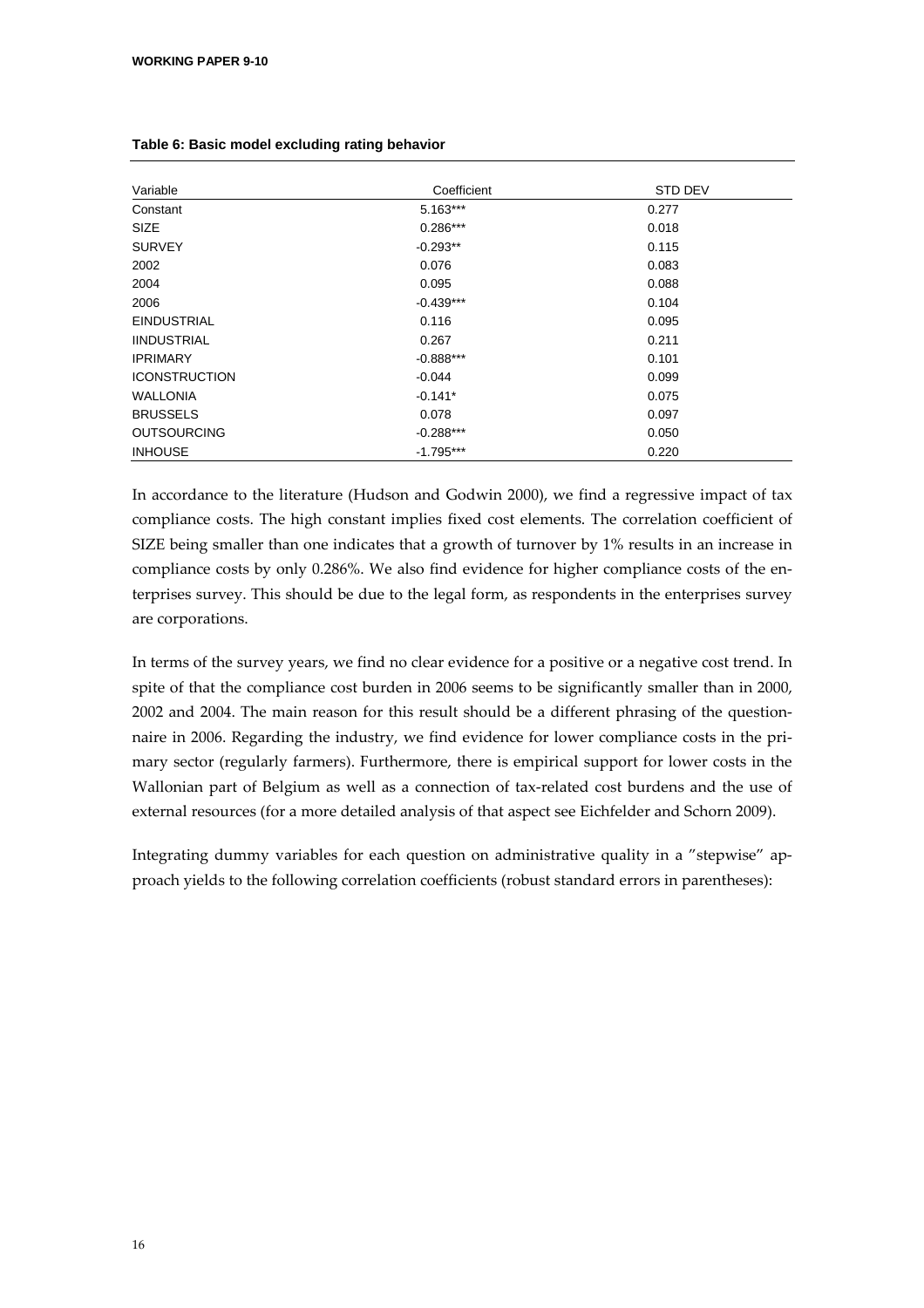| Variable             |          | Very positive |          | Positive |            | Negative |            | Very negative |
|----------------------|----------|---------------|----------|----------|------------|----------|------------|---------------|
| <b>AGENCY</b>        | 0.137    | (0.179)       | 0.133    | (0.142)  | 0.156      | (0.146)  | $0.263*$   | (0.152)       |
| <b>PERSONNEL</b>     | 0.185    | (0.178)       | $0.220*$ | (0.129)  | 0.185      | (0.130)  | $0.409***$ | (0.141)       |
| <b>ANSWER</b>        | $-0.115$ | (0.162)       | 0.131    | (0.109)  | $0.232**$  | (0.113)  | $0.367***$ | (0.129)       |
| <b>MOTIVATION</b>    | $-0.205$ | (0.187)       | 0.158    | (0.110)  | $0.202*$   | (0.110)  | $0.381***$ | (0.124)       |
| <b>DELAY</b>         | 0.001    | (0.145)       | 0.060    | (0.114)  | $0.282**$  | (0.121)  | $0.257*$   | (0.133)       |
| <b>CONTRADICTION</b> | 0.082    | (0.200)       | 0.093    | (0.087)  | 0.101      | (0.087)  | $0.237**$  | (0.100)       |
| <b>INFORMATION</b>   | 0.094    | (0.176)       | 0.115    | (0.100)  | $0.359***$ | (0.107)  | $0.584***$ | (0.136)       |

#### **Table 7: Results on administrative ratings**

First of all, we can state a positive impact of negative ratings on the compliance cost burden, while there is in general no significant effect of positive ratings. Hence, taxpayers with a positive rating on average do not have a significantly lower cost burden as respondents who did not give a rating of authority behavior. From this perspective, authority behavior is especially an issue if it results in problems for private taxpayers (negative ratings). Corresponding problems could result from mistakes of the administration or from "shifting" of administrative cost burdens to private taxpayers.

In contrast, a high degree of contentment (for example due to a very friendly administration) does not necessarily reduce the costs of red tape. Furthermore, the effect of authority behavior depends on the considered aspect. While we find only a barely significant effect of problems to find the right agency (AGENCY), there is a strong and positive correlation of compliance costs and businesses who did not obtain the required information (INFORMATION).

Taking into account the results above, it seems appropriate to exclude positive ratings for further analysis. To restrict the number of variables, we also use only one rating variable for each question. Therefore, negative and very negative ratings are consolidated in one dummy. Including also negative rating variables on legislative issues, we receive as our final estimate ( $R2 =$ 0.6674, 937 cases):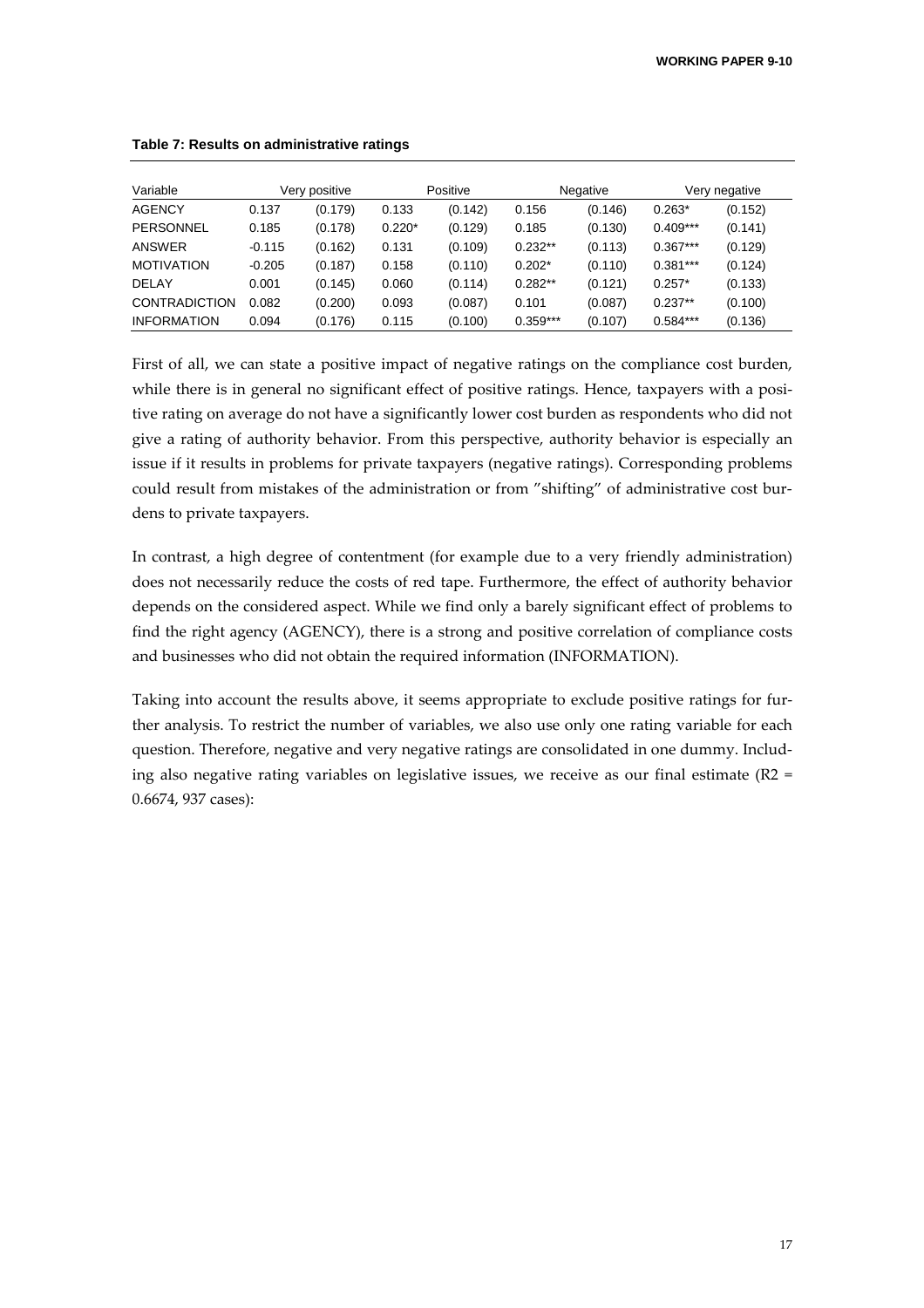| Variable              | Coefficient | <b>STD DEV</b> | <b>VIF</b> |
|-----------------------|-------------|----------------|------------|
| <b>AGENCY</b>         | $-0.062$    | 0.076          | 1.49       |
| PERSONNEL             | $-0.086$    | 0.078          | 1.63       |
| ANSWER                | $-0.032$    | 0.079          | 1.66       |
| <b>MOTIVATION</b>     | $-0.023$    | 0.078          | 1.46       |
| <b>DELAY</b>          | $0.144*$    | 0.074          | 1.32       |
| <b>CONTRADICTION</b>  | $-0.060$    | 0.073          | 1.31       |
| <b>INFORMATION</b>    | $0.229***$  | 0.086          | 1.71       |
| <b>ADVANCE</b>        | 0.013       | 0.069          | 1.25       |
| <b>UNDERSTANDABLE</b> | $0.143*$    | 0.081          | 1.56       |
| <b>OBJECTIVE</b>      | $-0.043$    | 0.077          | 1.40       |
| <b>ADAPTION</b>       | 0.001       | 0.081          | 1.47       |
| <b>TIME</b>           | $0.137*$    | 0.074          | 1.33       |
| <b>COHERENCY</b>      | $0.154*$    | 0.083          | 1.55       |
| <b>MATERIAL</b>       | 0.067       | 0.075          | 1.57       |
| <b>SIZE</b>           | $0.279***$  | 0.019          | 2.63       |
| <b>SURVEY</b>         | $-0.340***$ | 0.120          | 3.42       |
| 2002                  | 0.130       | 0.084          | 1.67       |
| 2004                  | $0.153*$    | 0.093          | 1.65       |
| 2006                  | $-0.321***$ | 0.108          | 2.08       |
| <b>EINDUSTRIAL</b>    | 0.161       | 0.099          | 1.51       |
| <b>IINDUSTRIAL</b>    | 0.316       | 0.238          | 1.09       |
| <b>IPRIMARY</b>       | $-0.834***$ | 0.103          | 1.56       |
| <b>ICONSTRUCTION</b>  | 0.036       | 0.101          | 1.42       |
| <b>OUTSOURCING</b>    | $-0.270***$ | 0.052          | 3.42       |
| <b>INHOUSE</b>        | $-1.710***$ | 0.228          | 3.47       |
| <b>WALLONIE</b>       | $-0.149**$  | 0.080          | 1.14       |
| <b>BRUSSELS</b>       | $0.060**$   | 0.098          | 1.57       |
| Constant              | 4.920***    | 0.295          |            |

#### **Table 8: Results of the extended model**

Also in the extended model, we find a significant and positive effect of negative ratings of authority behavior. Interestingly, the variable INFORMATION seems to be a good proxy for this issue. The only other administrative rating variable contributing significantly to the compliance cost burden is DELAY. Therefore, it seems to be essential that private businesses are supported with the necessary information by the administrative authorities in a reasonable time.

The model exemplifies that the effect of administrative issues is separate from the effect of the tax law itself. Taking into account legislative aspects, the most important subjects seem to be the understandability and consistency of the tax law. Furthermore, a new legislation should be introduced in a way that leaves enough time for businesses to take the new regulations into account (TIME). The rather low significance of these variables results from the fact that they are a measure for similar aspects. According to our estimate, the cost burden of a business which is not content with the obtained information would increase by about 26 percentage points. A severe time delay adds further 15% to the compliance cost burden.<sup>11</sup>

-

 $11$  The additional cost burdens are slightly higher than the coefficients in table 8. This is due to the fact that these coefficients document exclusively the marginal but not the absolute effects of our logarithmic regression model. Regarding dummy-variables, there is no meaningful interpretation of a marginal effect.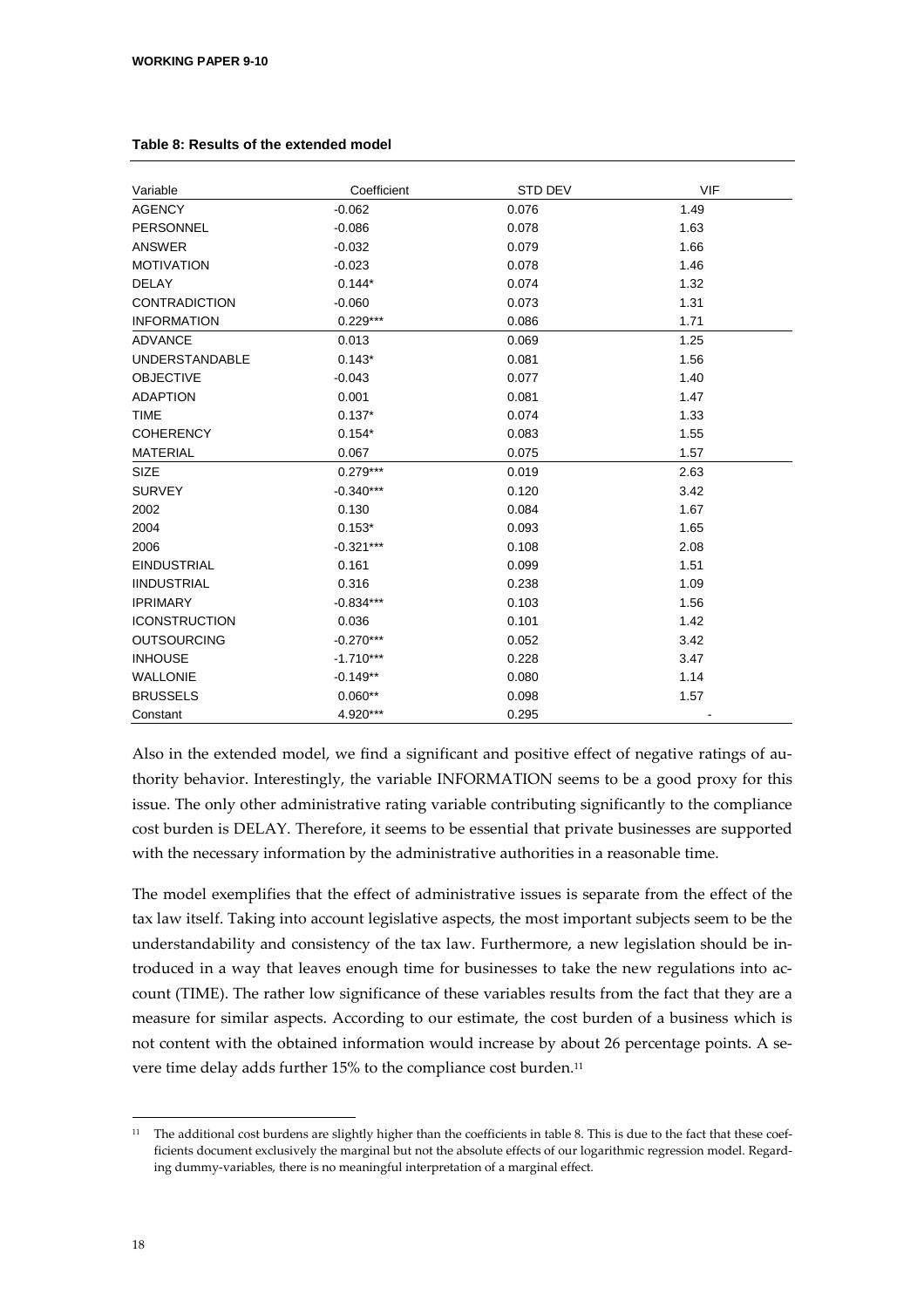It is an important question of research, to what extent the cost burden could be reduced in case of a more "customer-friendly" administration taking into account not only administrative but also compliance costs. The available data does not allow for an analysis of fundamental reform measures like a reduction of information requirement of a creation of new customer services for private businesses.

Nevertheless, we may use our regression results to calculate the compliance cost burden in a world without negative experiences with the tax administration. On this account, we simulated the cost burden by using the regression coefficients of table 8. To identify the effect of administrative actions, we simulated a models including and a model excluding the significant and negative rating variables for DELAY and INFORMATION. We find on average that the neglect of negative ratings results in a reduction of the simulated cost burden of 10 % to 14 %. Therefore, we would expect that a an enhancement of tax administration in a form of best practice should result in a reduction of the cost burden by at least 10 %. This value can be taken as a lower bound of a potential compliance cost reduction due to a more fundamental reform of tax administration.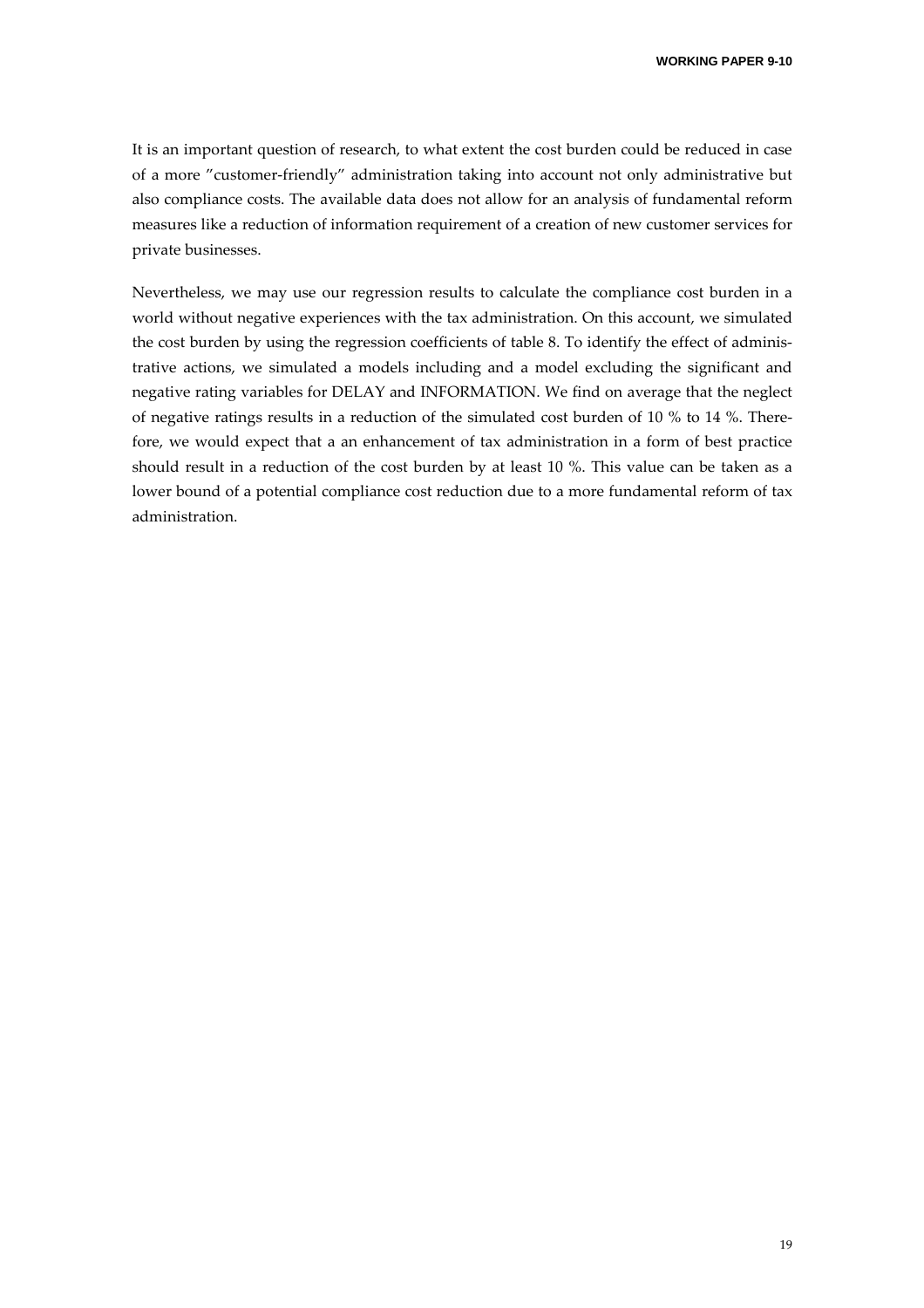### **4. Conclusion**

In our paper, we investigated the link between tax authority behavior and the compliance cost burdens of private businesses. In a simple microeconomic framework, the compliance costs of taxpayers may partially be interpreted as externalities of the control and audit strategy of the tax administration. From this perspective, there is an incentive for the tax authorities to "shift" administrative cost burdens to the taxpayer. Corresponding administrative actions imply an inefficient outcome reducing the productivity of the overall tax system. As the shadow price of administrative actions decreases in the amount of administrative resources, a low budget of a tax collection agency could be an incentive to "shift" a bigger part of the overall cost burden to the private sector.

Empirical results based on a survey of Belgian businesses confirm the results of our analytical model. According to our estimate businesses who did not obtain the requested information bear an additional cost burden of about 26%. A severe delay in answering a request adds further 15% to the cost burden. Altogether these two rating variables explain between 10% and 14% of the average cost burden. To control for possible endogeneity, we used comparable rating variables on tax legislation. We demonstrated that there is a significant and separate effect of tax administration and tax legislation on the costs of red tape.

Our results imply that the simplification of a tax system is not only a legislative but also an administrative issue. To reduce the costs of red tape, it seems appropriate to incorporate the externalities of administrative control and audit strategies in the decision making of the revenue service. Due to the very high cost burdens especially of small businesses, we would also expect that an extension of taxpayer services could have a share in reducing the administrative cost burden of the tax system as a whole.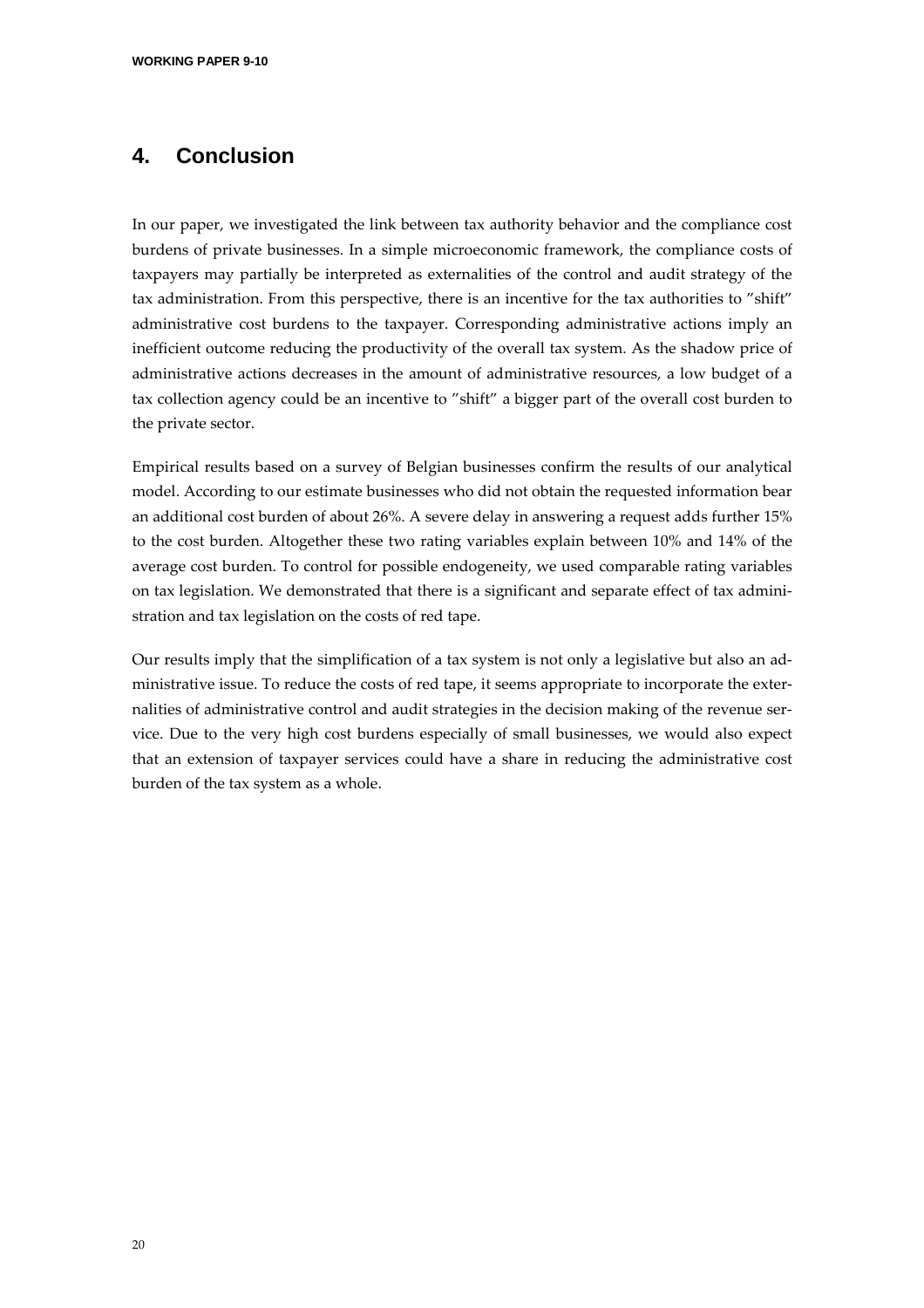### **5. Appendix: Comparative statics results**

The first order conditions of a tax authority minimizing tax evasion are described by

$$
\frac{\partial L}{\partial A} = p \cdot (T_a - T_n) - \lambda \cdot \frac{\partial C_a}{\partial A} = 0,
$$
\n(23)

$$
\frac{\partial L}{\partial I} = p \cdot (T_a - T_n) - T \cdot \frac{\partial C_i^*}{\partial I} - \lambda \cdot \frac{\partial C_a}{\partial I} = 0.
$$
\n(24)

For an optimum, also the following second order conditions have to be fulfilled

$$
\frac{\partial^2 L}{\partial A^2} = -\lambda \cdot \frac{\partial^2 C_a}{\partial A^2} < 0,\tag{25}
$$

$$
\frac{\partial^2 L}{\partial I^2} = -\lambda \cdot \frac{\partial^2 C_a}{\partial I^2} - T' \cdot \frac{\partial^2 C_t^*}{\partial I^2} < 0 \tag{26}
$$

and

$$
\frac{\partial^2 L}{\partial A^2} \cdot \frac{\partial^2 L}{\partial I^2} - \left(\frac{\partial^2 L}{\partial I \partial A}\right)^2 > 0.
$$
\n(27)

The derivative 
$$
\frac{\partial^2 L}{\partial I \partial A} = L_{IA}
$$
 is defined as

$$
L_{IA} = -\lambda \cdot \frac{\partial^2 C_a}{\partial I \partial A}.
$$
 (28)

This condition can be positive or negative depending on the question if *A* and *I* are substitutes or complements. The effect of an exogenous shock of a variable *X* on the optima can be described by

$$
dL_A = L_{A^2} \cdot dA + L_{AI} \cdot dI + L_{AX} \cdot dX = 0 \tag{29}
$$

and

$$
dL_{I} = L_{I^{2}} \cdot dI + L_{IA} \cdot dA + L_{IX} \cdot dX = 0.
$$
\n(30)

Rewriting yields to the following conditions for  $\frac{dA}{dX}$  and  $\frac{dI}{dX}$ *dI*

$$
\frac{dA}{dX} = \frac{L_{IA} \cdot L_{IX} - L_{AX} \cdot L_{I^2}}{L_{I^2} \cdot L_{A^2} - (L_{IA})^2},\tag{31}
$$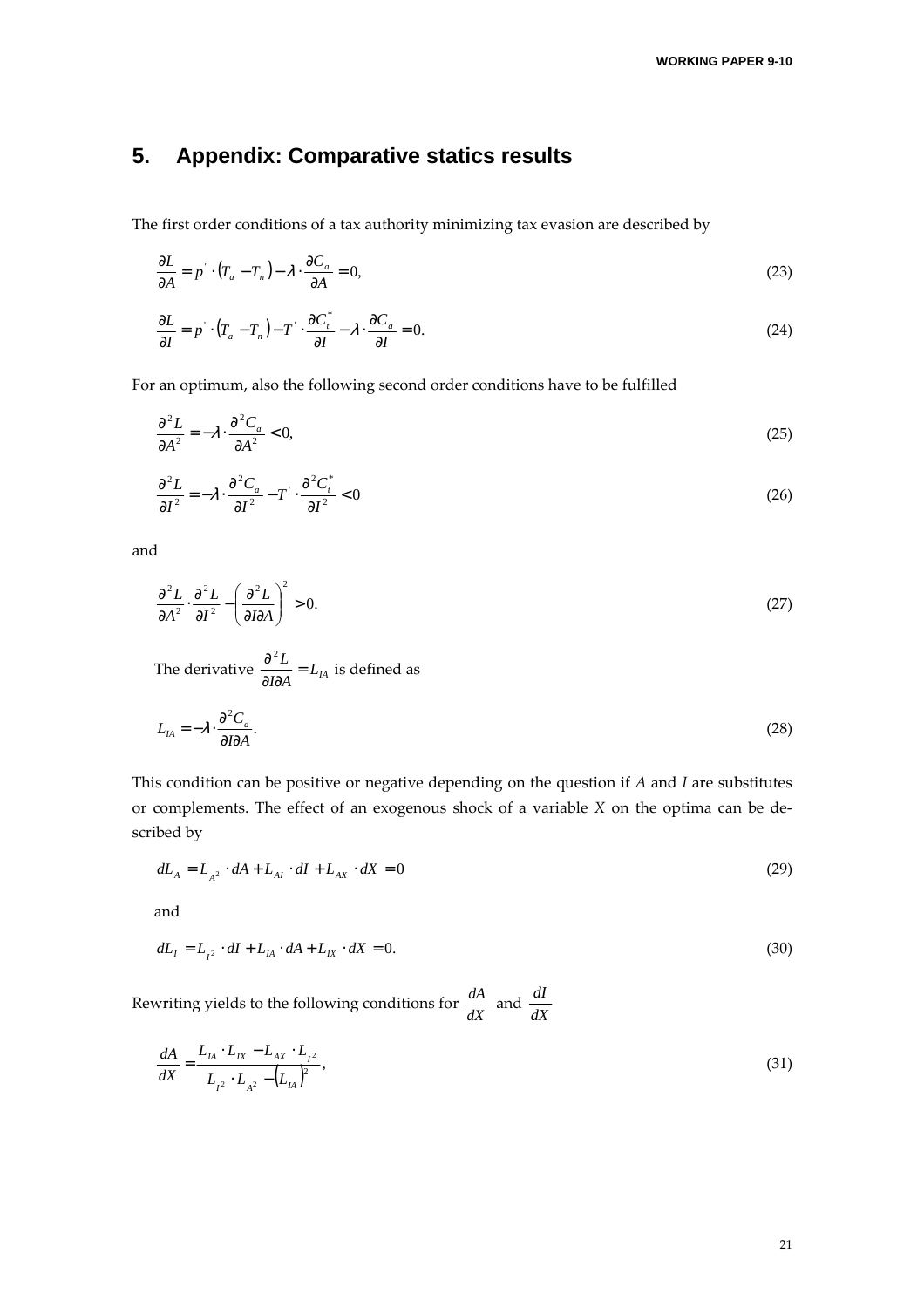$$
\frac{dI}{dX} = \frac{L_{IA} \cdot L_{AX} - L_{IX} \cdot L_{A^2}}{L_{I^2} \cdot L_{A^2} - (L_{IA})^2}.
$$
\n(32)

Taking into account  $L_{I^2}$  < 0,  $L_{A^2}$  < 0 and  $L_{A^2} \cdot L_{I^2} - (L_{IA})^2 > 0$ , the overall effect of an exogenous variable depends on  $L_{IX}$ ,  $L_{AX}$  and  $L_{IA}$ . Regarding the budget of the revenue service *B*, we obtain the following partial derivatives:

$$
L_{IB} = -\frac{\partial C_a}{\partial I} \cdot \frac{\partial \lambda}{\partial B} \tag{33}
$$

$$
L_{AB} = -\frac{\partial C_a}{\partial A} \cdot \frac{\partial \lambda}{\partial B} \tag{34}
$$

Under the assumption of  $\frac{\partial X}{\partial B} < 0$ ∂ *B*  $\frac{\lambda}{\lambda}$  < 0, we find a positive effect of both instruments. However, as the budget affects exclusively the shadow price of the administrative costs  $C_a$  and not the tax compliance costs  $C_t^*$ , it seems probable that the effect is stronger in case of an audit strategy  $A$ compared to information requirements *I*. From this perspective, the effect of the budget on the stated "shifting" of administrative cost burdens does not seem to be straightforward. If *I* and *A* are substitutes, a low budget could reduce the resources allocated to *A* in favour of *I*. In the alternative case a higher budget should increase the resources allocated to both control instruments.

For an increase in the level of optimal tax evasion  $E^*$ , we obtain:

$$
L_{E^*} = T \cdot \left( p \cdot (\theta^* + 1) - \frac{\partial^2 C_t^*}{\partial I \partial E^*} \right),\tag{35}
$$

$$
L_{AE^*} = p \cdot T \cdot (\theta^* + 1) \tag{36}
$$

For the instrument *A*, we find a positive effect of  $E^*$  if we ignore the effect on *I*. Due to the higher amount of additional tax revenue in case of a successful audit, tax evasion ceteris paribus promotes audit strategies. By contrast, the effect of evasion on information requirements is not straightforward. On the one hand, there is a positive effect of the expected tax value in case of an audit  $p \cdot T \cdot (\theta^* + 1)$ . On the other hand, the effect of tax evasion on compliance costs  $C_t^*$  is unclear. According to Erard and Ho (2003), high tax compliance costs may be correlated to a high value of tax evasion implying a positive sign of  $\frac{1}{2}$  $2\alpha^*$ *I∂E*  $C_t^{\dagger}$ ∂∂  $\frac{\partial^2 C_i^*}{\partial \Omega \nabla^*}$  . In this case, high tax evasion could

also decrease the incentive of the tax administration for information requirements *I*.

Regarding an exogenous increase in compliance costs  $C_t^*$ , we integrate a multiplier with  $C_t^* = \gamma \cdot \overline{C_t^*}$ . The partial derivatives according to  $\gamma$  yield to: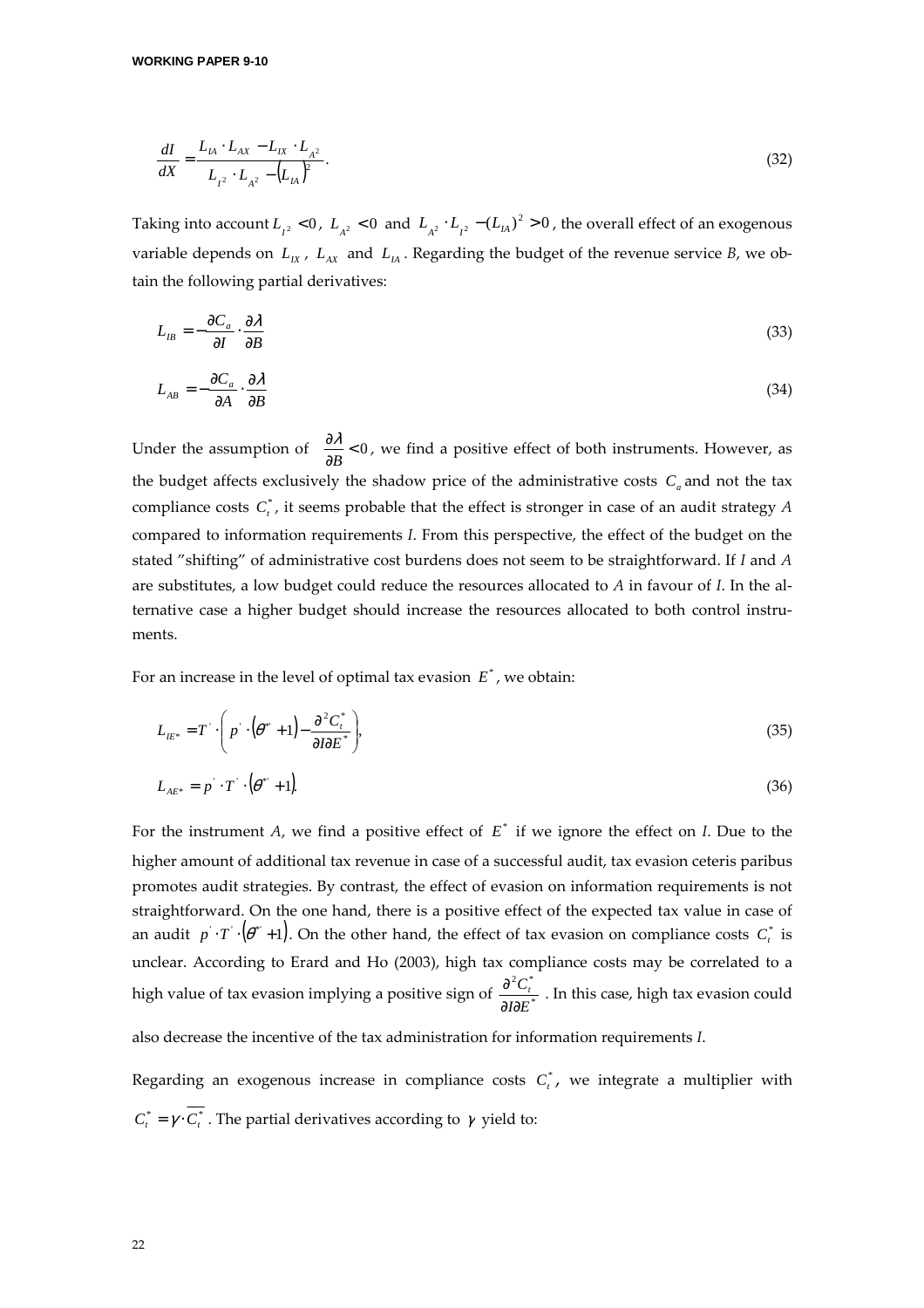$$
L_{I\gamma} = -T \cdot \frac{\partial \overline{C_i^*}}{\partial I} \tag{37}
$$

$$
L_{A\gamma} = 0 \tag{38}
$$

We do not a find an isolated effect of  $C^*_t$  on  $A$  but only a negative impact on *I*. This is due to the fact that in our setting an audit strategy does not significantly affect the compliance burden. If both variables are substitutes, an exogenous increase of  $\,C^{\ast}_{\iota}\,$  should reduce the resources allocated in *I* in favour of *A*. A similar argumentation holds for an increase in the linear tax rate. In this case we obtain:

$$
L_{IT'} = p \cdot (\theta^* + E) - \frac{\partial C_t^*}{\partial I} \tag{39}
$$

$$
L_{AT} = p \cdot (\theta^* + E) \tag{40}
$$

Evidently, there is a stronger isolated effect on *A* compared to *I* as a higher tax rate does not only imply an expected gain from detected tax evasion but also a stronger effect of tax compliance costs on the tax payment. However, the overall effect depends also on the interdependency of both administrative instruments symbolized by the derivative  $L_{\rm A}$ .

By contrast, an exogenous increase in the detection probability has no divergent effect on both instruments. This can be documented for  $p = \pi \cdot \overline{p}$ . Therefore, we would in general not expect that an exogenous increase or decrease of the probability has a significant effect on the choice between *I* and *A*. Nevertheless, as mentioned also for the other exogenous factors, the overall effect of *p* depends on the criteria considered in 31 and 32. Therefore, a general solution depends especially on the sign of *LAI* .

$$
L_{I\pi} = p \cdot (T_a - T_n) \tag{41}
$$

$$
L_{A\pi} = \overline{p} \cdot (T_a - T_n) \tag{42}
$$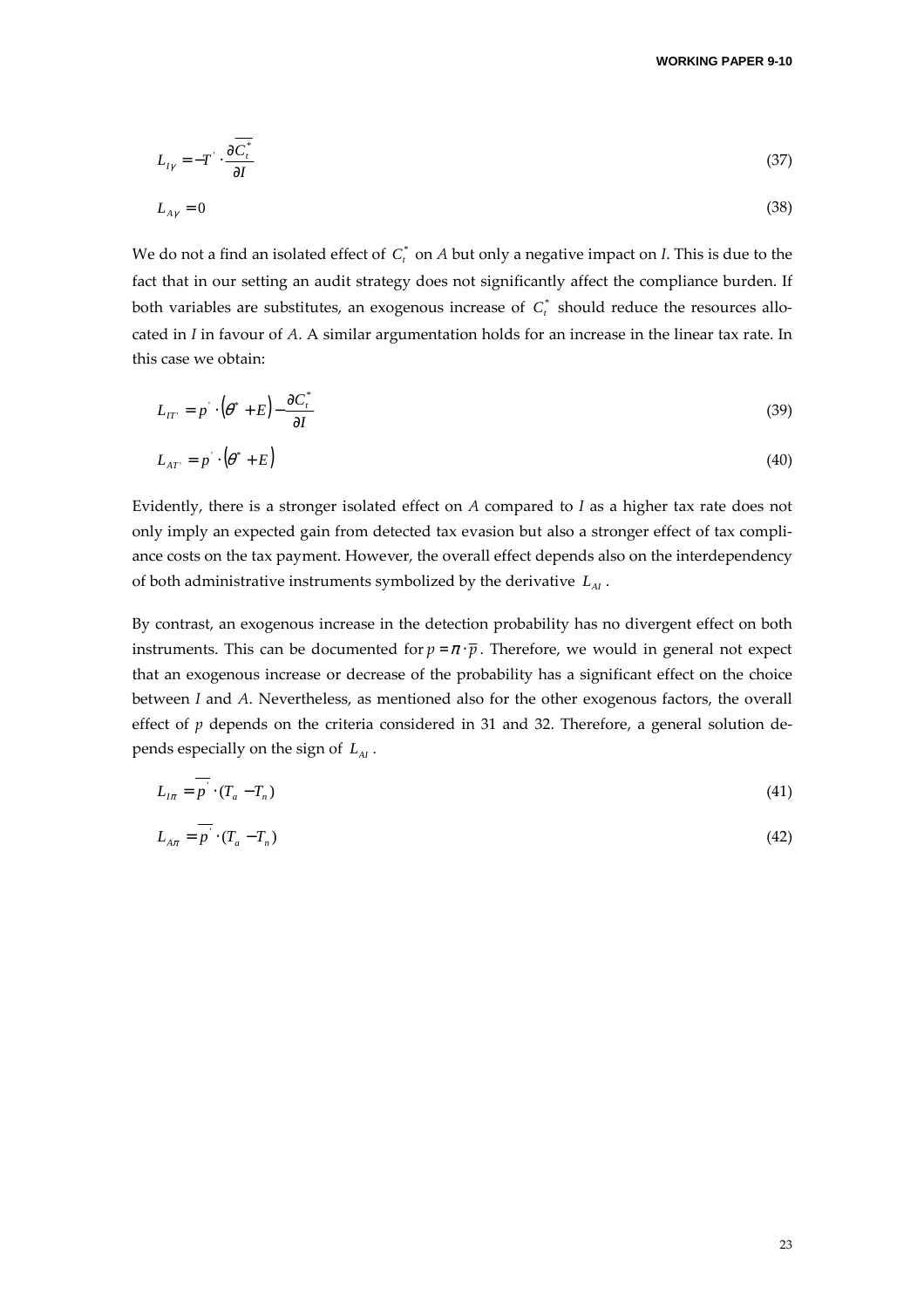### **6. References**

- *Allers, M*. (1994): Administrative and compliance costs of taxation and public transfers in the Netherlands, Wolters-Noordhoff: Groningen.
- *Allingham, M.; Sandmo, A.* (1972): Income tax evasion: A theoretical analysis, in: Journal of Public Economics, Vol. 1, 323-338.
- *Alm, J.; Bahl, R.; Murray, M.N.* (1993): Audit selection and income tax underreporting in the tax compliance game, in: Journal of Development Economics, Vol. 42, 1-33.
- *Andreoni, J.; Erard, B.; Feinstein, J.* (1998): Tax compliance, in: Journal of Economic Literature, Vol. 36, 818-860.
- *Barton, T.* (2001): Supporting the tax system by improving taxpayer services, in: Evans, C.; Walpole, M. (Eds.), Tax administration in the 21st century, Prospect Media: St. Leonards NSW, 191-198.
- *Blumenthal, M.; Slemrod, J.* (1992): The compliance cost of the US individual income tax system: A second look after tax reform, in: National Tax Journal, Vol. 45, 185-202.
- *Cremer, H.; Gahvari, F.* (1996): Tax evasion and the optimum general income tax, in: Journal of Public Economics, Vol. 50, 261-275.
- *DeLuca, D.; Greenland, A.; Guyton, J.; Hennessy, S.; Kindlon, A.* (2005): Measuring the tax compliance burden of small businesses, in: SOI Tax Stats - Papers - 2005 IRS Research Conference, 75- 95.
- *De Vil, G.; Kegels, C.* (2002): Les charges administratives en Belgique pour l´année 2000, Planning Paper No. 92, Federal Planning Bureau: Brussels.
- *Eichfelder, S.; Schorn, M.* (2009): Tax compliance costs: A business administration perspective, Diskussionsbeiträge des Fachbereichs Wirtschaftswissenschaft der Freien Universität Berlin Betriebswirtschaftliche Reihe, 2009/3.
- *Erard, B.; Ho, C.-C.* (2003): Explaining the U.S. income tax compliance continuum, in: eJournal of Tax Research, Vol. 1, 93-105.
- *Evans, C.* (2003): Studying the studies: An overview of recent research into taxation operating costs, in: eJournal of Tax Research, Vol. 1, 64-92.
- *Gale, W.; Holtzblatt, J.* (2002), The role of administrative issues in tax reform: Simplicity, compliance and administration, in: Zodrow, G.; Mieszkowski, P.: United States tax reform in the 21st Century, Cambridge University Press: Cambridge, 179-214.
- *Graetz, M.J.; Reinganum, J.F., Wilde, L.L.* (1986), The tax compliance game: Toward an interactive theory of tax enforcement, in: Journal of Law, Economics and Organisation, Vol. 2, 1-32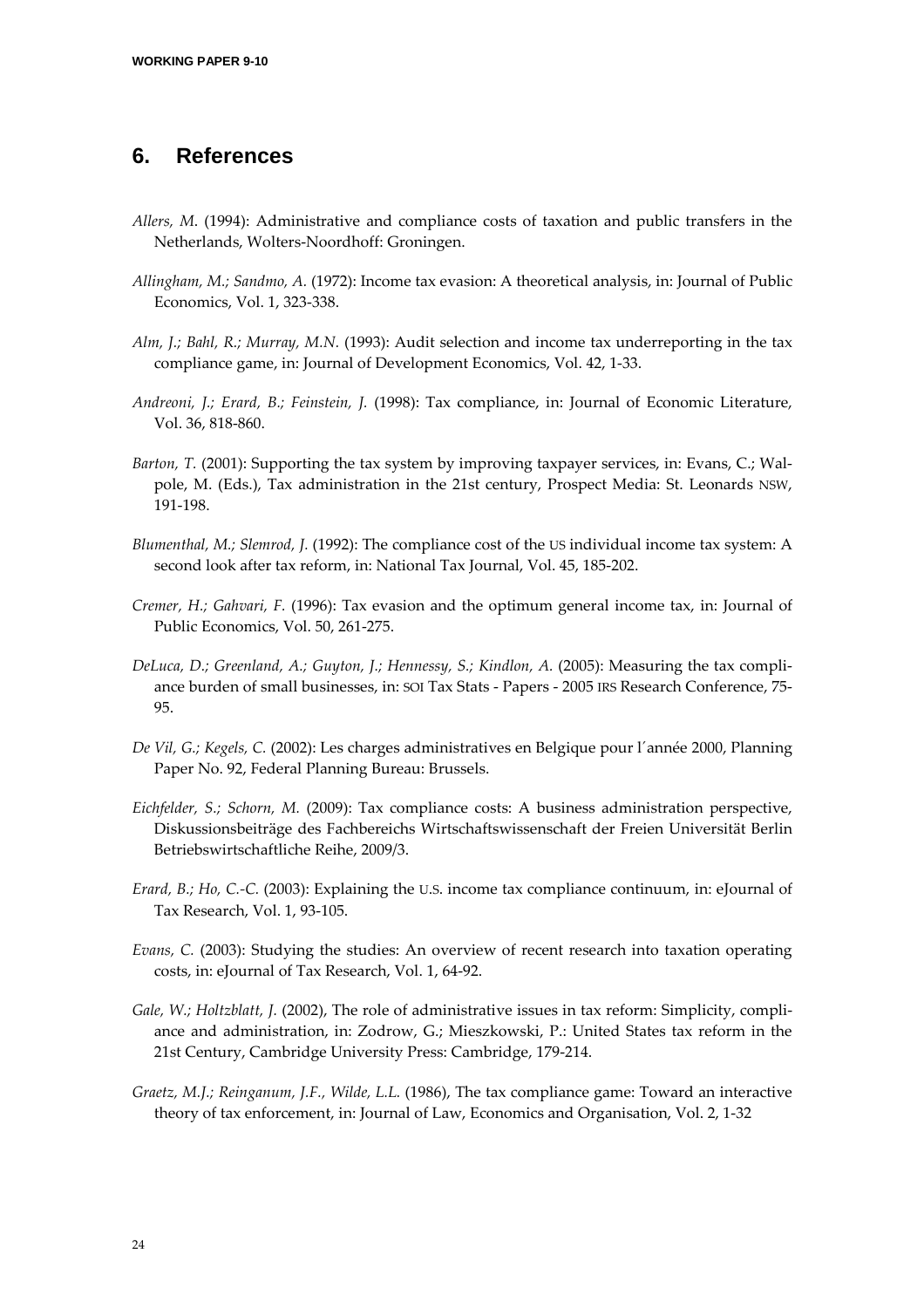- *Hasseldine, J.* (2001): Linkages between compliance costs and taxpayer compliance research, in: Evans, C.; Pope, J.; Hasseldine, J. (Eds.), Tax compliance costs: A Festschrift for Cedric Sandford, Prospect Media: St. Leonards NSW, 3-14.
- Hudson, J.; Godwin, M.R. (2000): The compliance costs of collecting direct taxes in the UK: An analysis of PAYE, in: Journal of Public Economics, Vol. 77, 29-44.
- *Janssen, L.; Kegels, C.; Verschueren, F.* (2006): Les charges administratives en Belgique pour l´année 2004, Planning Paper No. 100, Federal Planning Bureau: Brussels.
- *Joos, A.; Kegels, C.* (2004): Les charges administratives en Belgique pour l´année 2002, Planning Paper No. 94, Federal Planning Bureau: Brussels.
- *Kegels, C.* (2008): Les charges administratives en Belgique pour l'année 2006, Planning Paper No. 103, Federal Planning Bureau: Brussels.
- *Kastlunger, B., Kircher, E., Mittone, L., Pitters, J.* (2009) : Sequences of audits, tax compliance, and taxpaying strategies, Journal of Economic Psychology, Vol. 30, 405-418.
- *Khademian, A.M.* (1995): Reinventing a government corporation: Professional priorities and a clear bottom line, Public Administration Review, Vol. 55, 17-28.
- *Klun, M.; Blaˇzi´c, H.* (2005): Tax compliance costs for companies in Slovenia and Croatia, in: Public Finance Analysis, Vol. 61, 418-437.
- *Liang, M.-Y., Yang, C.C.* (2007): On the budget-constrained IRS: Equilibrium and efficiency, IDEAS Working Paper No. 07-A002, Insitute of Economics - Academia Sinica: Taipei.
- *McCubbin, J.G.* (2003): Optimal tax enforcement: A review of the literature and practical implications, Proceedings of the Annual Conference on Taxation 2003, 16-26.
- *Nigrini, M.J.* (1996): Taxpayer compliance application of Benford´s law, Journal of the American Taxation Association, Vol. 18, 72-92.
- *OECD* (2001): Businesses´ views on red tape: Administrative and regulatory burdens on small and medium enterprises, OECD: Paris.
- *Sandford, C.T.; Godwin, M.R.; Hardwick, P.J.* (1989): Administrative and compliance costs of taxation, Fiscal Publications: Bath.
- *Sandmo, A.* (2005): The theory of tax evasion: A retrospective review, National Tax Journal, Vol. 50, 345-369.
- *Seldon, A*. (1979): Tax avoision: The economic, legal and moral relationships between avoidance and evasion, Institute of Economic Affairs: London.
- *Slemrod, J.* (1989): Complexity, compliance costs and tax evasion, in: Roth, J.; Scholz, J. (Eds.), Taxpayer compliance, Vol. 2: Social science perspectives, University of Pennsylvania Press: Philadelphia, 156-181.